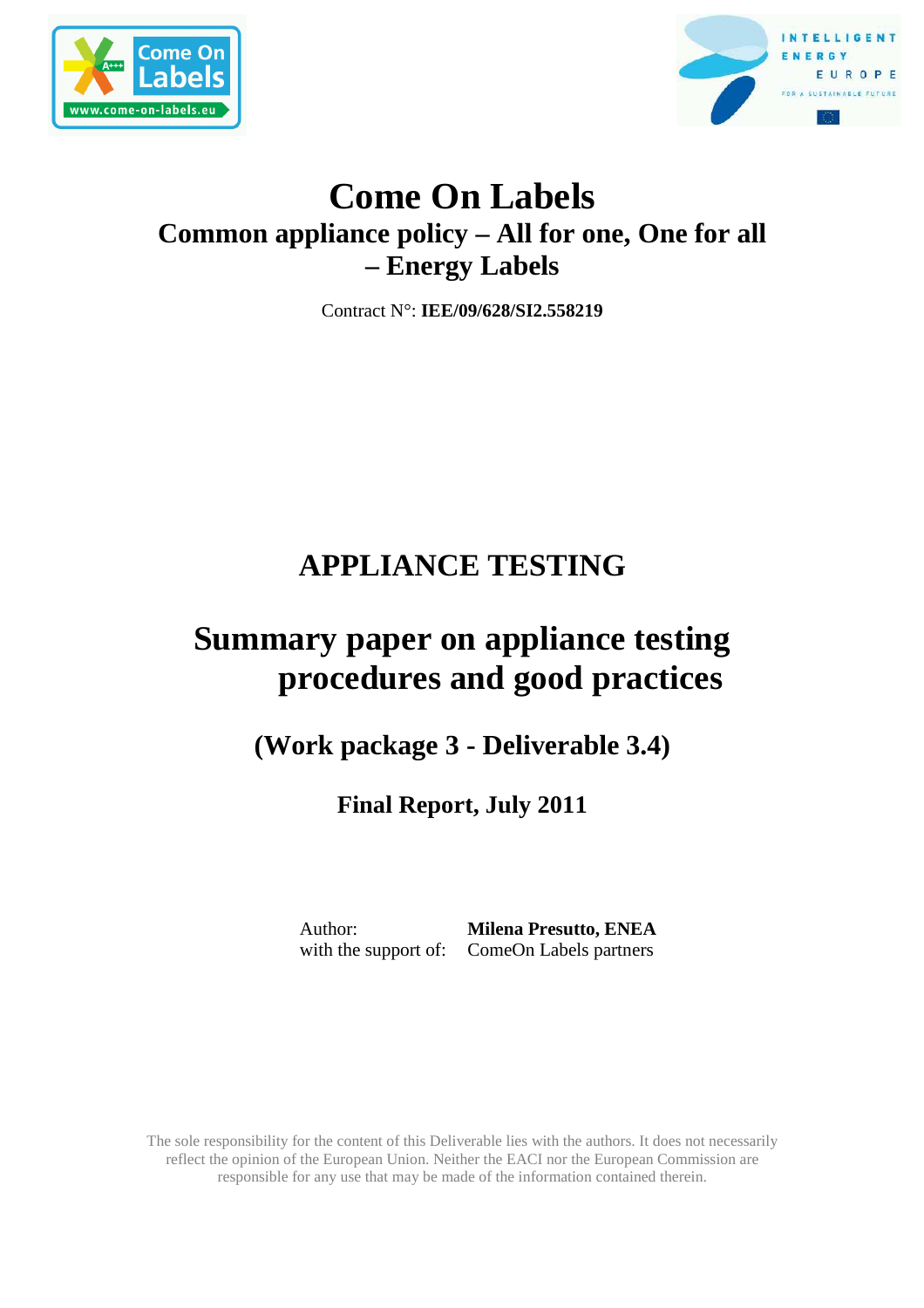

## **Table of Contents**

| $\mathbf{1}$ . |                                                                                                                                                                                                                                                                                                                                                                   |  |
|----------------|-------------------------------------------------------------------------------------------------------------------------------------------------------------------------------------------------------------------------------------------------------------------------------------------------------------------------------------------------------------------|--|
| 2.             |                                                                                                                                                                                                                                                                                                                                                                   |  |
| 3              |                                                                                                                                                                                                                                                                                                                                                                   |  |
| $\mathbf{4}$   | 3.1<br>3.2<br>LABELLING & ECODESIGN FOR HOUSEHOLD APPLIANCES AND OTHER COVERED PRODUCTS  6<br>3.3<br>OVERVIEW OF THE VERIFICATION PROCEDURES FOLLOWED IN THE EU FOR THE<br>3.3.1<br>3.3.1.1<br>3.3.1.2<br>EXISTING LEGAL OBLIGATIONS FOR MEMBER STATES ON MARKET SURVEILLANCE 11<br>3.4<br><b>OVERVIEW OF SUCCESSFUL EXAMPLES (GOOD PRACTICES) AND PROCEDURES</b> |  |
|                | 4.1                                                                                                                                                                                                                                                                                                                                                               |  |
|                | 4.2                                                                                                                                                                                                                                                                                                                                                               |  |
|                | 4.3                                                                                                                                                                                                                                                                                                                                                               |  |
|                | 4.4                                                                                                                                                                                                                                                                                                                                                               |  |
|                | 4.4.1                                                                                                                                                                                                                                                                                                                                                             |  |
|                | 4.4.2                                                                                                                                                                                                                                                                                                                                                             |  |
|                | 4.4.3                                                                                                                                                                                                                                                                                                                                                             |  |
|                | 4.5                                                                                                                                                                                                                                                                                                                                                               |  |
| 5.             |                                                                                                                                                                                                                                                                                                                                                                   |  |
|                |                                                                                                                                                                                                                                                                                                                                                                   |  |

NOTE: according to international standards dealing with quantities and units, the numbers in this study are written according to the following rules:

- the comma "," is the separator between the integer and the decimal part of a number
- − numbers with more than three digits are divided by a blank in groups of three digits
- in case of monetary values the numbers are divided by a dot in groups of three digits

This document was prepared within the **Come On Labels project**, supported by the Intelligent Energy Europe programme. The main aim of the project, active in 13 European countries, is to support appliance energy labelling in the field of appliance tests, proper presence of labels in shops, and consumer education.

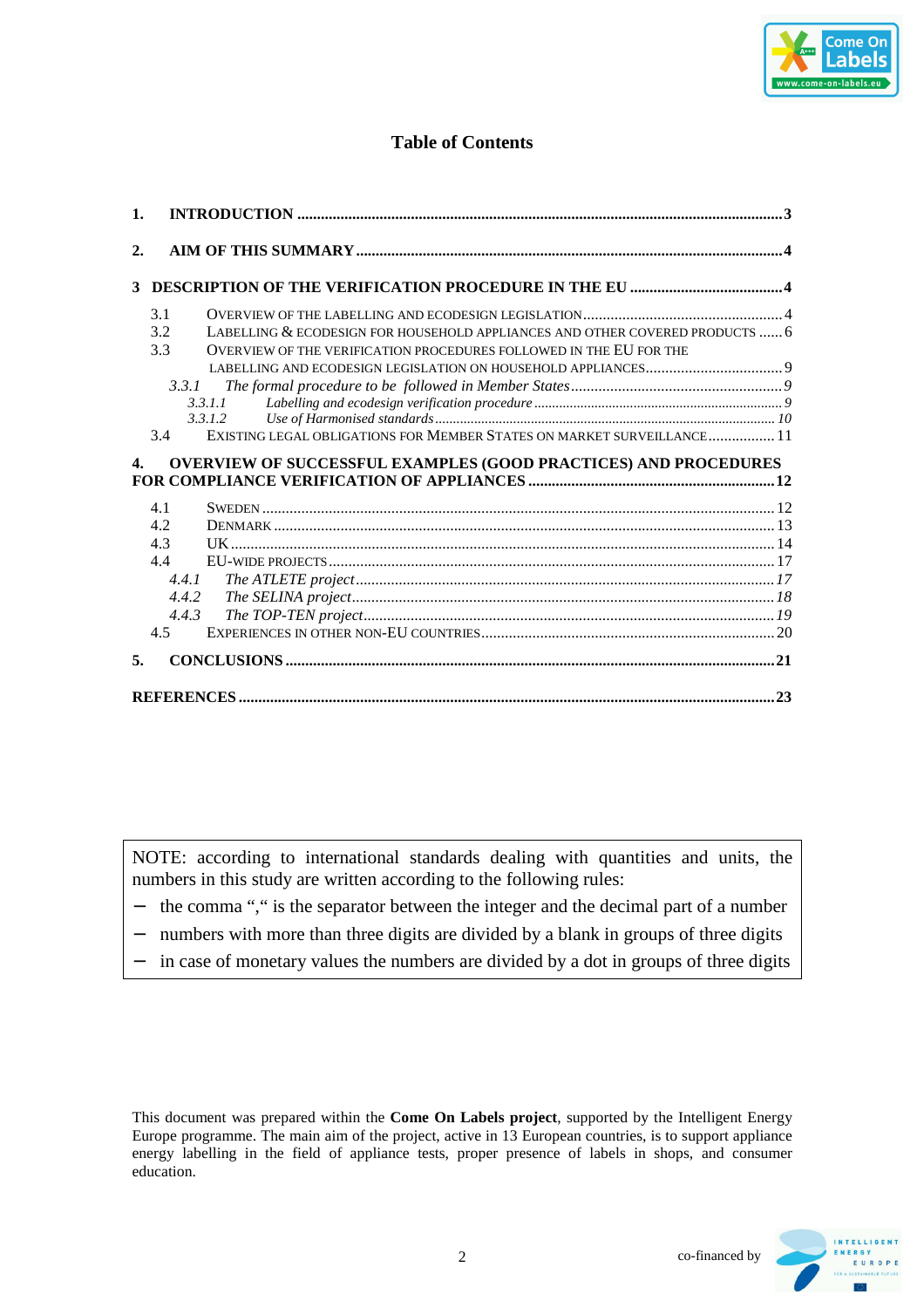

## **1. INTRODUCTION**

The concept of energy labelling was introduced in the 1990s within framework directive 92/75/EEC as a tool to increase the energy efficiency of household appliances and to reduce domestic electricity consumption. However, after over a decade and despite the fact that the infrastructure for using the energy labelling is in place throughout the EU, only very few Member States do apply a responsible policy for controlling its correct implementation and product compliance verification.

After the publication of the new labelling directive 2010/30/EC on 18 June 2010 four delegated Regulations followed, setting the new labels for the major household appliances refrigerators (Figure1), freezers, washing machines, dishwashers and televisions<sup>1</sup>. Contemporarily, the ecodesign Regulations published starting 2009 set minimum requirements that products shall fulfil to be placed on the EU market. The compliance with all these requirements needs to be verified as well as with the label declarations.

It will require a strong and consistent effort to effectively implement and verify the new legislation requirements, as well as the provisions of the "old" labelling scheme (Figure 2) which are still in force. The need for effective market surveillance is critical to ensure a level playing field for market actors and to protect consumers

The aim of this document is to present good practice activities carried out in some Member States and which the national Market Surveillance Authorities of other Member States could implement at their national level.



 $\overline{a}$ 

Figure 1 New label for refrigerating appliances Figure 2: Current label for washer-dryers



<sup>1</sup> published on the EU O.J. 30 November 2010 and entered into force on 20 December 2010.

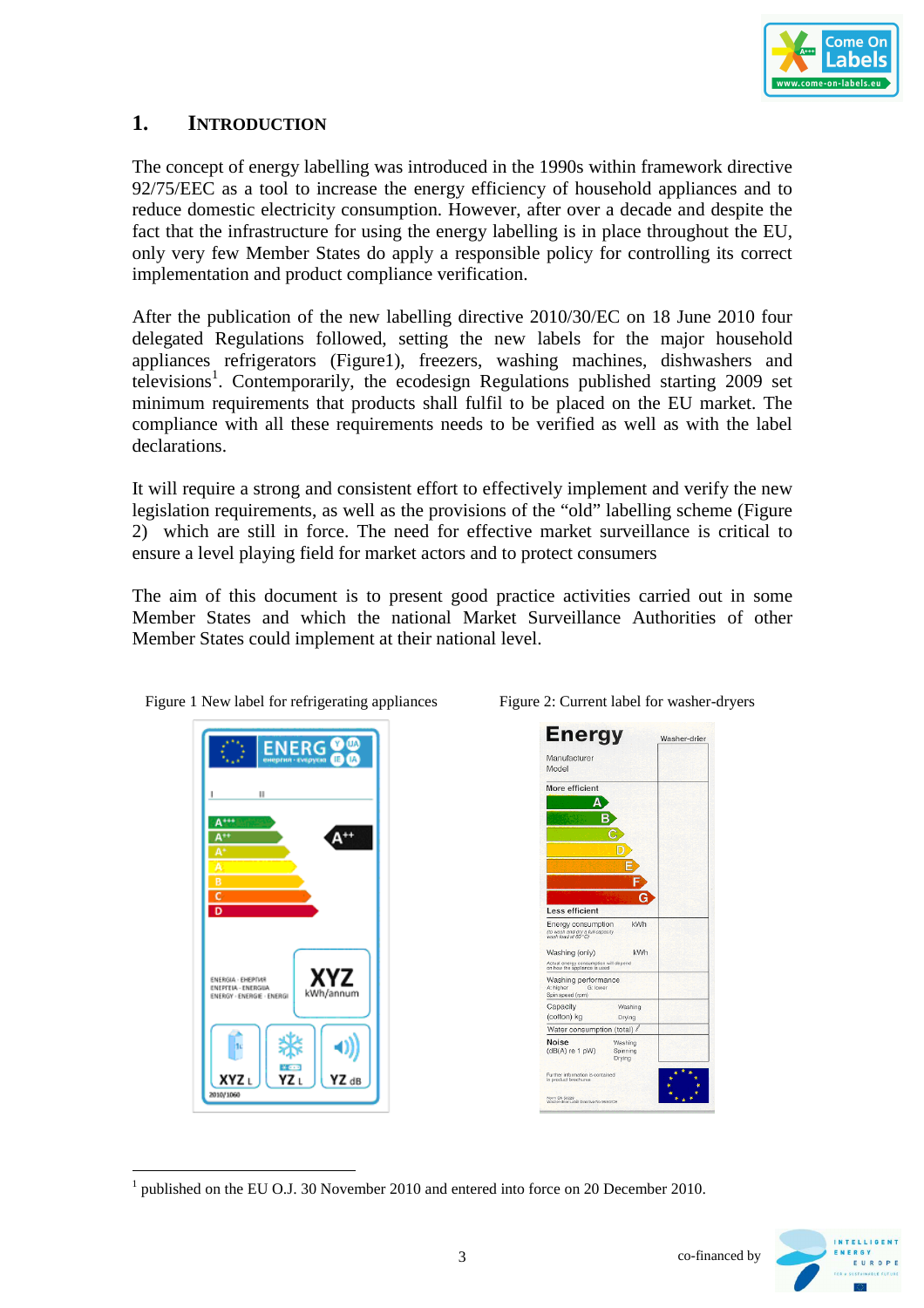

## **2. AIM OF THIS SUMMARY**

The goals of the Come On Labels project activities in the field of appliance testing are:

- review of appliance tests: overview of both official and non official tests coverage of the majority of tests undertaken; promote an improved level of understanding and compliance with tests conditions of harmonised standards
- appliance test organisation by national authorities: support and encouragement to national authorities in undertaking tests by providing them with the best practice information and experience from other countries.

This report aims to summarize existing appliance testing good practice successfully developed at Member State or other levels (for example in already completed or still ongoing IEE projects). The document is divided into two main parts:

- ‒ Initially the description of common verification procedures, defined test methods and selection of trained laboratories in the EU for the appliances covered by the labelling scheme and the ecodesign Regulations is given, along with a brief overview of existing legislation and legislation in preparation at EU level on energy labelling.
- ‒ Then a brief overview of current practice, if any, in the appliance testing in EU and MS is given in terms of amount of national official tests and products covered, nonofficial tests carried out for example by Consumers Associations, NGOs, national Agencies, etc.) without following the provisions of the EU legislation provisions and harmonised standards.

The expected outcome and impact of this document is:

- an overview of possible common verification procedures successfully developed at MS level or in other IEE projects, trying to explain and justify (from a legal, statistical and practical point of view) the need to use only the defined test methods and trained laboratories
- ‒ a motivation for the national Market Surveillance Authorities to develop a plan for undertaking product testing and to increase activities in exchanging this information with other national authorities
- ‒ a set of information to be disseminated to national authorities, manufacturers/ importers, consumer groups and media about tests carried out, level of testing in selected organisations and examples of test results.

It is worth noting that one of the new legislative requirements for the EU Member States, included in Directive 2010/30/EU is to prepare every four years a report to the Commission including details about their enforcement activities and the level of compliance in their territory. This should include information on the appliance compliance testing, which this document is dealing with.

## **3 DESCRIPTION OF THE VERIFICATION PROCEDURE IN THE EU**

#### *3.1 Overview of the labelling and ecodesign legislation*

The most common policies for appliances both within and outside the EU are labelling (efficiency or other type) and efficiency requirements, implemented in many countries.

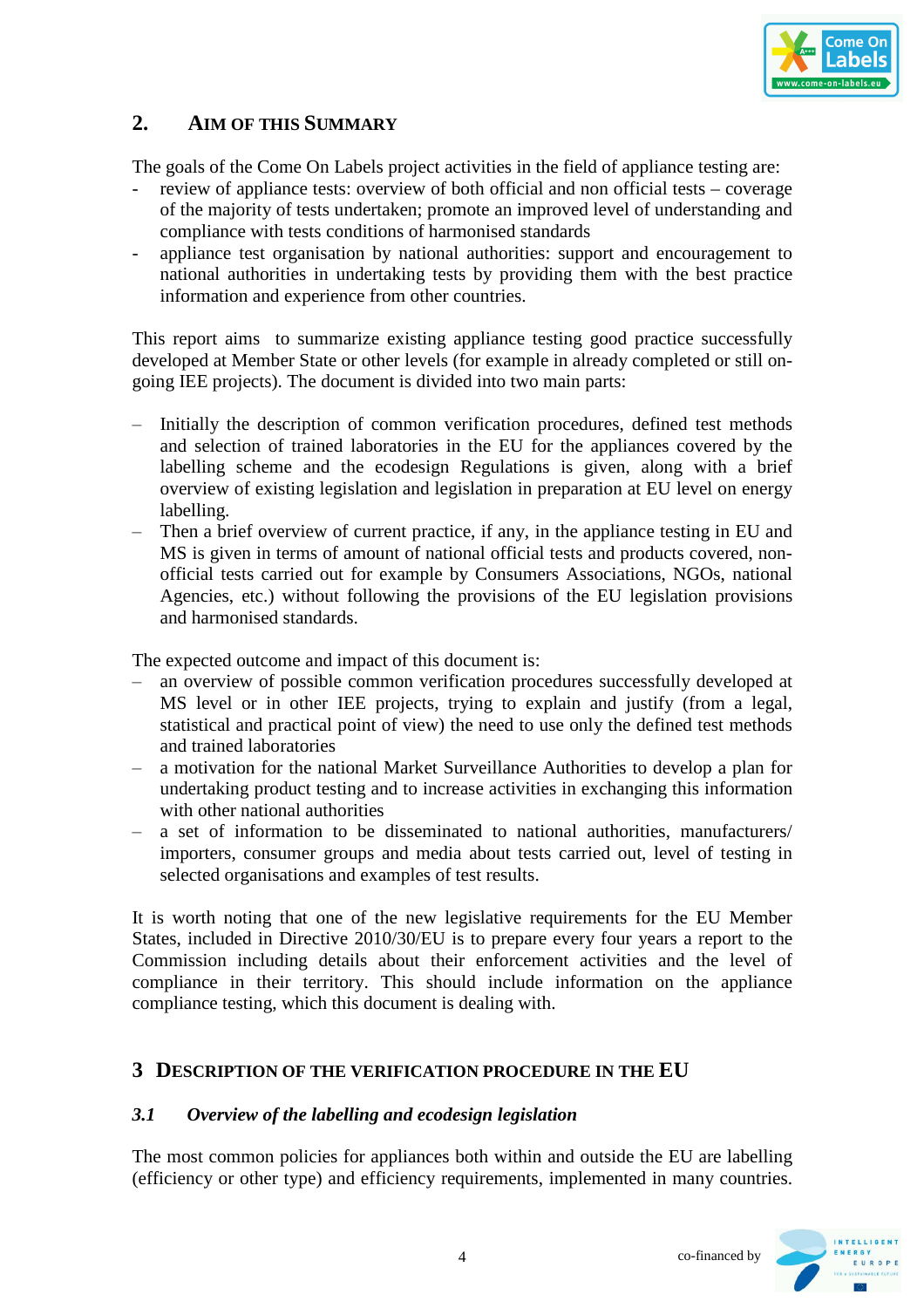

According to data published in 2008 by the International Energy Agency and referred to the 2005 situation, 61 countries worldwide - representing more than 80% of the worldwide population (Figure 3) - have implemented such policies.





At European Union level the consumption of energy and other resources and the functional performance of major household appliances, and more in general "energy related products<sup>2</sup>", are addressed by the combination of the implementing measures of two coordinated framework directives:

- ‒ Directive 2009/125/EC of the European Parliament and of the Council of 21 October 2009 establishing a framework for the setting of ecodesign requirements for energy-related products (recast) (OJ L 285, 31.10.2009)
- ‒ Directive 2010/30/EU of the European Parliament and of the Council of 19 May 2010 on the indication by labelling and standard product information of the consumption of energy and other resources by energy-related products (recast) (OJ L 153, 18.06.2010)

The ecodesign Directive is aimed at establishing a framework for the setting of ecodesign requirements for energy-related products, that have a significant potential for being improved in order to reduce environmental impacts and to achieve energy savings through better design, which also leads to economic savings for businesses and endusers. An ecodesign requirement is considered any requirement intended to improve the environmental performance of a product, or any requirement for the supply of information with regard to the environmental aspects of a product. In this respect generic and specific ecodesign requirements are foreseen where:

‒ 'Generic ecodesign requirement': is based on the ecological profile of a products as a whole without set limit values for particular environmental aspects

 $\overline{a}$ <sup>2</sup> According to Directive 2010/30/EU an 'energy-related product' is any good having an impact on energy consumption during use, which is placed on the market and/or put into service in the Union, including parts intended to be incorporated into energy-related products covered by this Directive which are placed on the market and/or put into service as individual parts for end-users and of which the environmental performance can be assessed independently (Art. 2.a).

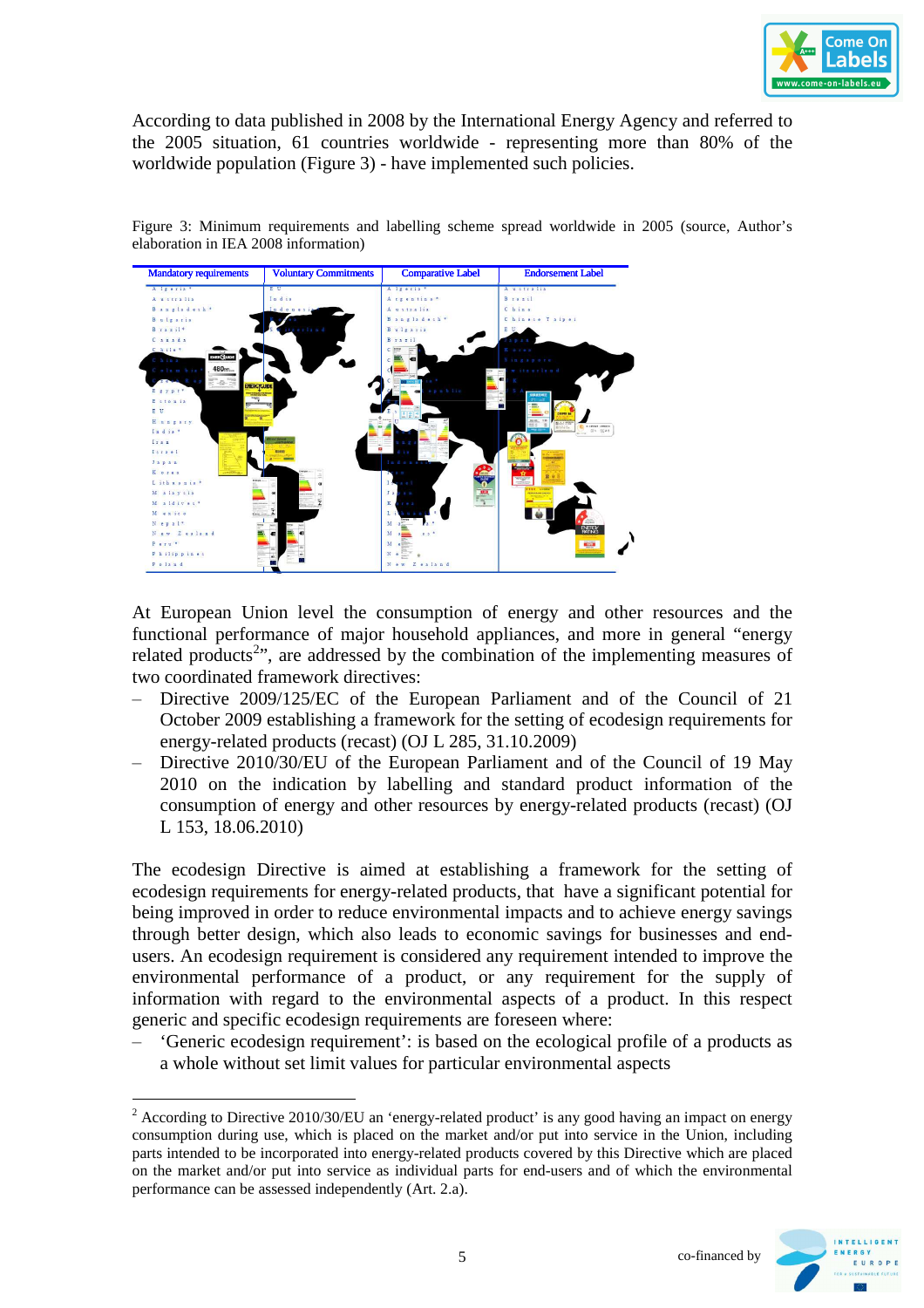

‒ 'Specific ecodesign requirement': is a quantified and measurable requirement relating to a particular environmental aspect of a product, such as energy consumption during use, calculated for a given unit of output performance.

The scope of the labelling framework Directive is to provide end-users with accurate, relevant and comparable information – in the form of a label and a technical fiche - on the specific consumption of energy and other essential resources of energy-related products, to influence their choice in favour of more efficient products, thus promoting their production from the manufacturer side.

The scope of the two framework directives is the same to create synergies between them, as well as with other existing Community instruments, in order to contribute to increasing their respective impacts and building coherent requirements for manufacturers to apply. The implementing measures of both framework directives are in the form of Regulations, i.e. immediately applicable at Member State level without any transposition.

## *3.2 Labelling & ecodesign for household appliances and other covered products*

Ecodesign studies carried out by the European Commission (DG Energy and DG Enterprise) since 2008 as the basis for the preparation o ecodesing implementing measures have shown that for household appliances, the use phase has the highest consumption of resources (usually electric energy plus water in some cases) and environmental impact, therefore most of the generic and/or specific ecodesign requirements set in the product specific Regulations are related to this phase. Also the labelling schemes set for these appliances cover the use phase, although the energy consumption in low power modes is addressed for some products.

According to the European Commission (DG Enterprise<sup>3</sup>) the first nine ecodesign implementing measures (Table 1) should allow an energy saving of 341 TWh in 2020, corresponding to 12% of the EU electricity consumption in 2007.

| <b>Adopted implementing measures</b>                    | Estimated savings (yearly by 2020) |
|---------------------------------------------------------|------------------------------------|
| Standby and off mode losses of electrical and 35 TWh    |                                    |
| electronic equipment <b>[2</b> ] (household and office) |                                    |
| Simple set top boxes                                    | 6 TWh                              |
| Domestic lighting 2                                     | 37 TWh                             |
| Tertiary sector lighting 2 (office and street)          | <b>38 TWh</b>                      |
| External power supplies $\mathbb{Z}$                    | 9 TWh                              |
| Televisions $\mathbb{\mathbb{Z}}$                       | 43 TWh                             |
| Electric motors <sup>12</sup>                           | <b>140 TWh</b>                     |
| Circulators <sup>12</sup>                               | 27 TWh                             |
| Domestic refrigeration [3]                              | 6 TWh                              |
|                                                         | = 341 TWh                          |

Table 1: Estimated energy savings at 2020 of the first nine adopted ecodesign implementing measures

 $\overline{a}$ 



<sup>&</sup>lt;sup>3</sup> http://ec.europa.eu/enterprise/policies/sustainable-business/ecodesign/product-groups/index\_en.htm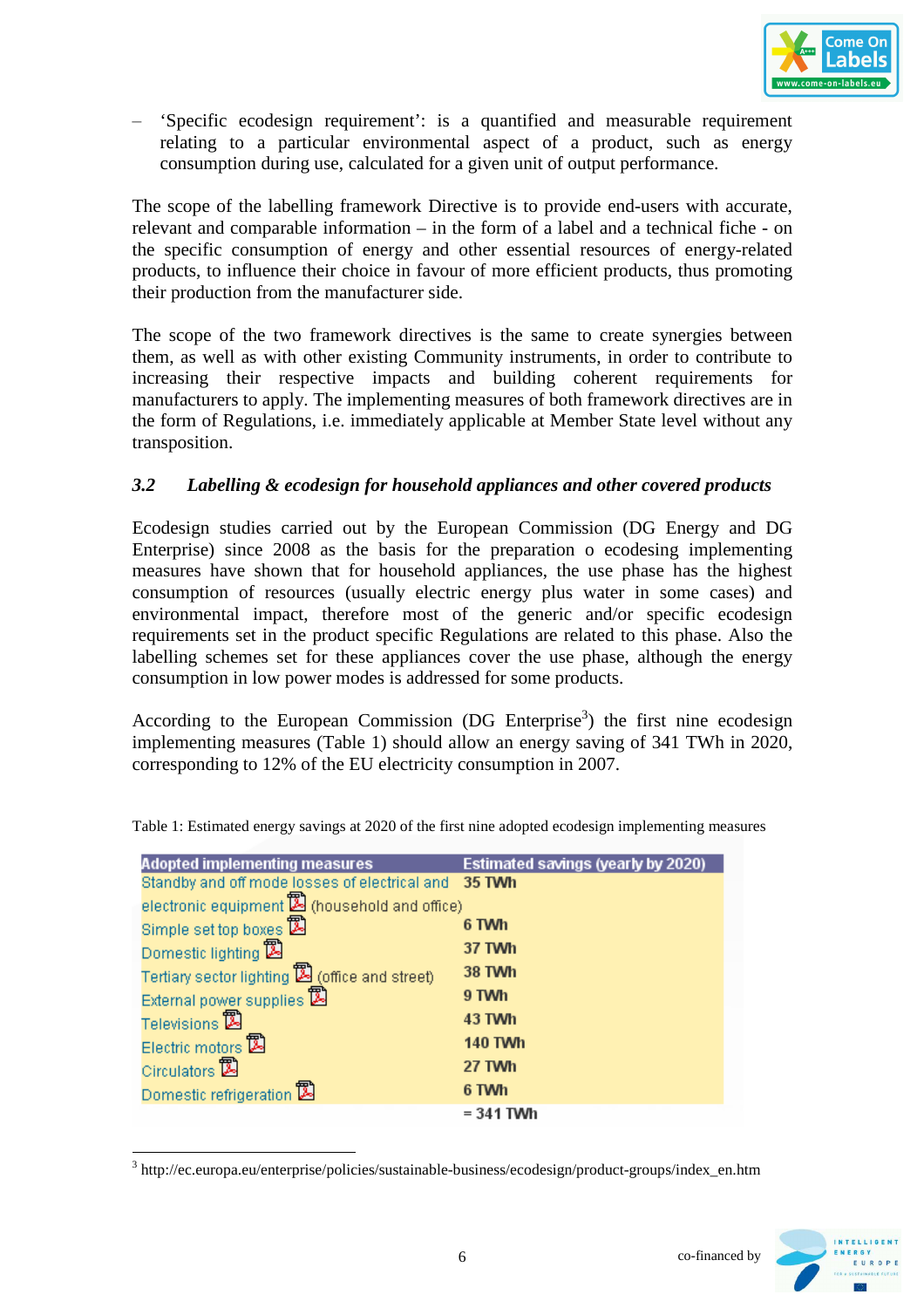

The first Working Plan of the Ecodesign Directive, as requested in Art. 16, was adopted on 21 October 2008. It establishes a list of 10 product groups to be considered in priority for implementing measures in 2009-2011: Air-conditioning and ventilation systems; electric and fossil-fuelled heating equipment; food-preparing equipment; industrial and laboratory furnaces and ovens; machine tools; network, data processing and data storing equipment; commercial refrigerating and freezing equipment; sound and imaging equipment; transformers; water-using equipment. The Commission is required to produce a new work plan by 21 October 2011.

The first Delegated Regulations implementing the new energy labelling were adopted on 28.09.2010 by the Commission and were published on 30 November 2010 the OJ L314, after the final approval by the European Parliament and Council:

- ‒ Energy labelling of household washing machines (Regulation 1061/2010/EU)
- ‒ Energy labelling of household dishwashers (Regulation 1059/2010/EU)
- ‒ Energy labelling televisions (Regulation 1062/2010/EU)
- ‒ Energy labelling of household refrigerating appliances (Regulation 1060/2010/EU). New ecodesign and labelling Regulations are under preparation for:
	- ‒ Tumble dryers, currently covered by Commission Directive 95/13/EC
	- ‒ Washer-dryers
	- ‒ Water heaters
	- ‒ Boilers
	- ‒ Vacuum cleaners
	- ‒ Air conditioners, currently covered by Directive 2002/31/EC
	- Range hoods.

The synergic effect of the ecodesign requirements and of the energy labelling scheme is explained in the following Figure 4. Energy labels has a "pulling" effect because it allows consumers to select more efficient model on the market, while the ecodesign requirements have a "push" effect because they eliminate from the market the less efficient model.

Figure 4: Synergic effect of the ecodesign and the energy labelling



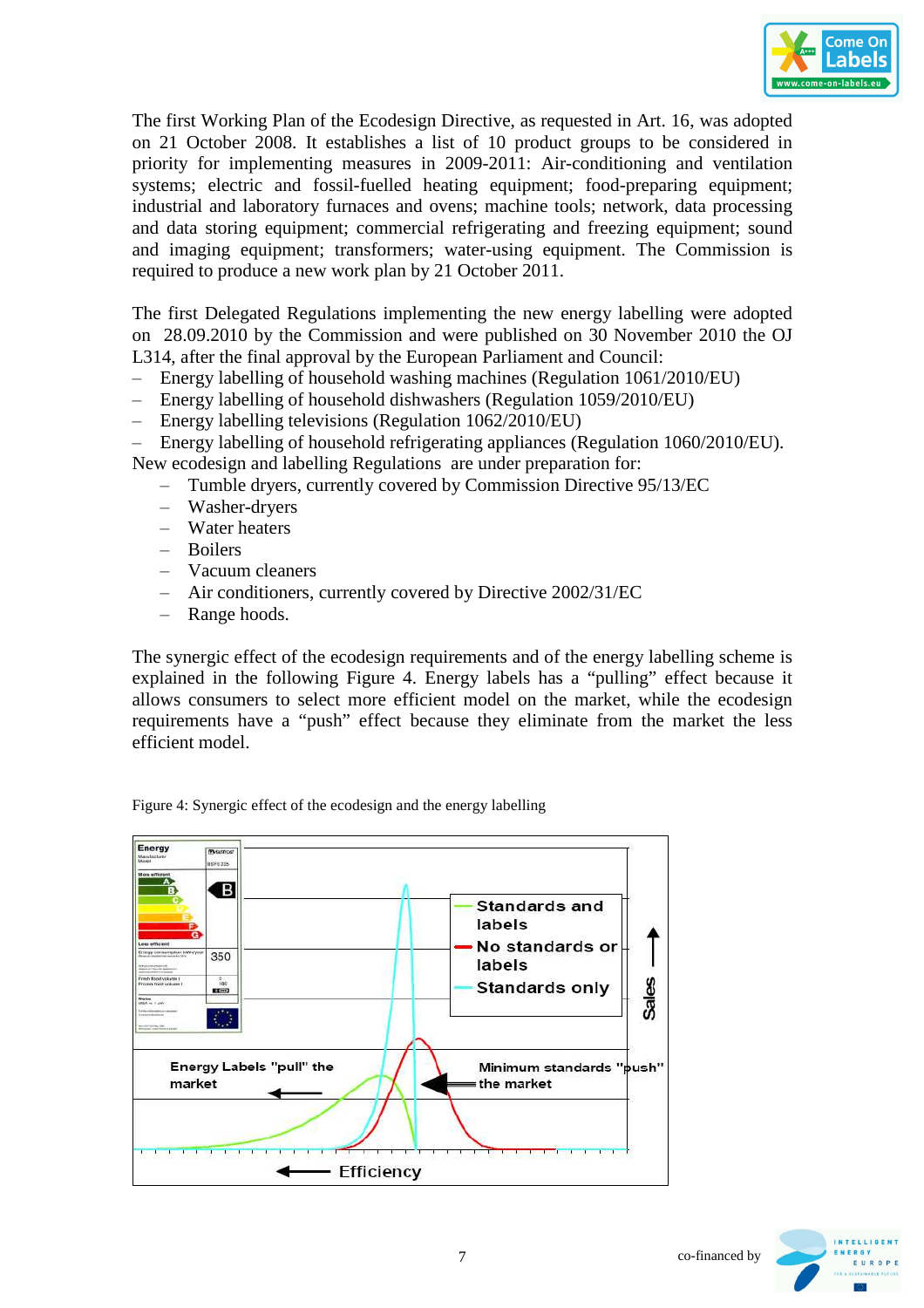

The effect of the policy measures– essentially energy labelling for refrigerating appliances - has been recently summarized as presented in Figure 5 for the 10 larger EU markets (AT, BE, DE, ES, FR, GB, IT, NL, PT, SE). In the period 2000-2010 the share of the A+ class products (in pale green in the Figure) has increased to reach 40% in 2010, when 8% of class A++ was also present. It is worth noting that at the beginning of 2011 (Figure 6, referring to the sales in 13 Member States) some A+++ freezers were already on the market as effect of the voluntary application of the new labelling scheme by some manufacturers





Figure 6: Comparison of the sales (%) of refrigerators and freezers in Jan-Feb 2010 and in 2011 in 13 Member States



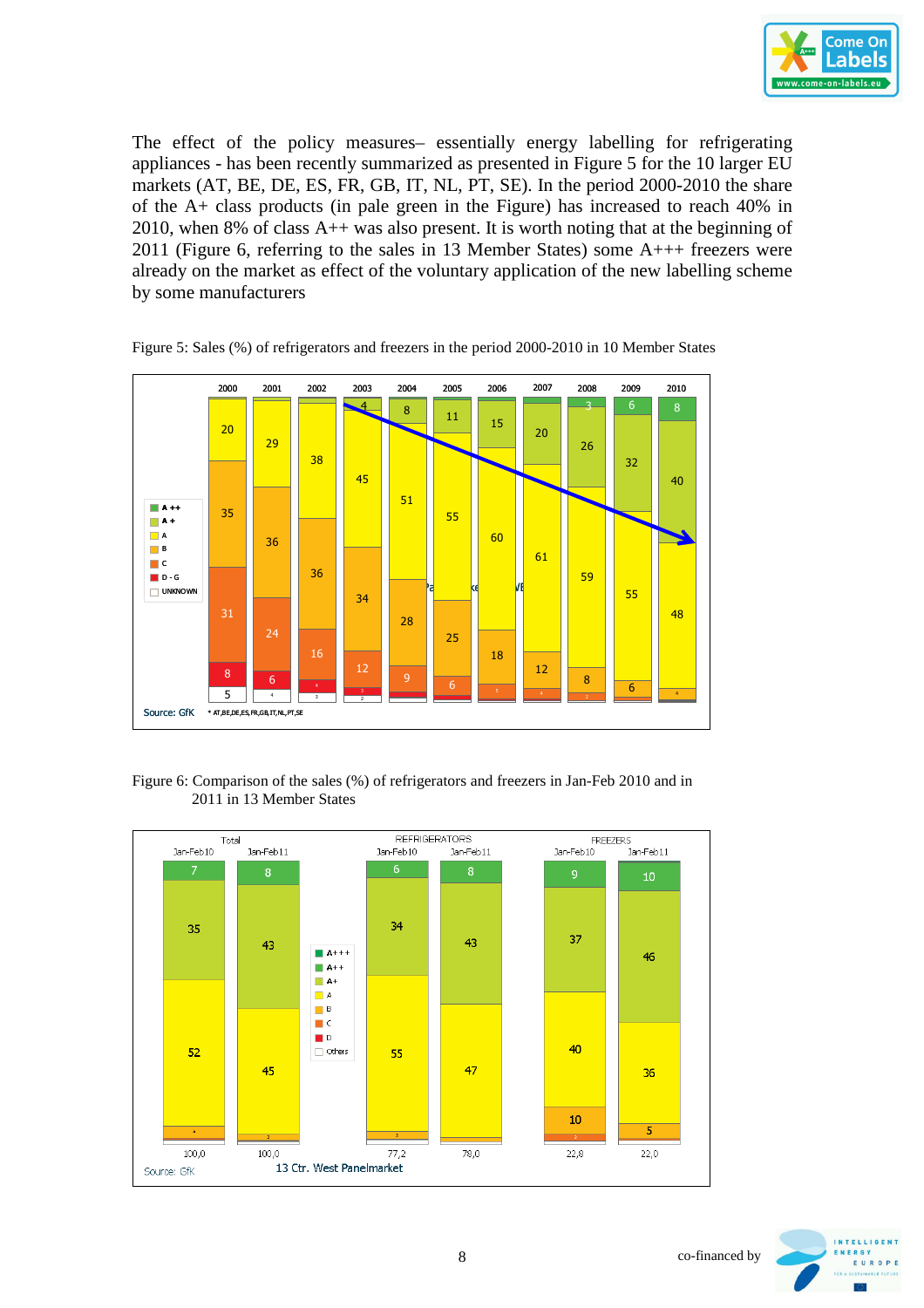

## *3.3 Overview of the verification procedures followed in the EU for the labelling and ecodesign legislation on household appliances*

The verification procedure for the old energy labelling for major household appliances still in force until when the provisions of the new delegated Regulations will mandatorily apply - is based on a specific Clause or Normative Annex of the harmonised standard(s) applicable to the specific product(s), which in turn is mentioned in the product specific directive(s). In the new labelling delegated Regulations, as well as in the ecodesign Regulations, the essential elements for the verification procedure are instead explicitly mentioned (in one if the Annexes) among the legislation provisions.

## *3.3.1 The formal procedure to be followed in Member States*

## *3.3.1.1 Labelling and ecodesign verification procedure*

Whether in the case of an old implementing directive or a new delegated regulation, the verification procedure is based on a two-step approach: in Step 1 the check is performed on one sample of the model; in case of non-compliance Step 2 is developed, checking three additional samples of the same model.

Depending on the parameter to be verified, a verification tolerance (that takes into consideration the uncertainty in the laboratory measurements) is applied to both Steps. In this respect it is worth noting that while in the old labelling directives the tolerance accepted in Step 1 was larger than that accepted in Step 2, in the new delegated regulations the allowed tolerance is the same in both Steps in most cases.

A summary of the EU verification system for the energy consumption for the old and new energy consumption declarations in the energy labelling and energy efficiency requirement schemes is presented in Tables 2 and 3.

|                                |                    |                               | Verification procedure |              |        |           |  |
|--------------------------------|--------------------|-------------------------------|------------------------|--------------|--------|-----------|--|
| Appliance                      | Implementing       | Harmonised<br>standard        |                        | Step 1       | Step 2 |           |  |
|                                | <b>Directives</b>  |                               | Units                  | Tolerance    | Units  | Tolerance |  |
|                                |                    |                               | (n)                    | (% )         | (n)    | (%)       |  |
|                                |                    | (old) Energy labelling scheme |                        |              |        |           |  |
| Refrigerators&freezers         | 94/2/EC/2003/66/EC | EN 153                        |                        | 15%          | 3      | 10%       |  |
| Washing machines               | 95/12/EC/96/89/EC  | EN 60456                      | 15%                    |              | 3      | 10%       |  |
| Tumble dryers                  | 95/13/EC           | EN 61121                      |                        | 15%          | 3      | 10%       |  |
| Washer-dryers                  | 96/60/EC           | EN 50229                      | 15%                    |              | 3      | 10%       |  |
| <b>Dishwashers</b>             | 97/17/EC/99/9/EC   | EN 50242                      | 15%                    |              | 3      | 10%       |  |
| Air conditioning               | 2002/31/EC         | EN 14511                      |                        | 15%          | 3      | 10%       |  |
| 2002/40/EC<br>Ovens            |                    | EN 50304                      |                        | $40Wh + 10%$ | 3      | 10%       |  |
| Efficiency requirements scheme |                    |                               |                        |              |        |           |  |
| Refrigerators&freezers         | 96/57/EC           | EN 153                        | 15%                    |              | 3      | 10%       |  |

Table 2: Summary of the EU verification system and tolerances for energy consumption in the previous labelling and minimum requirements schemes

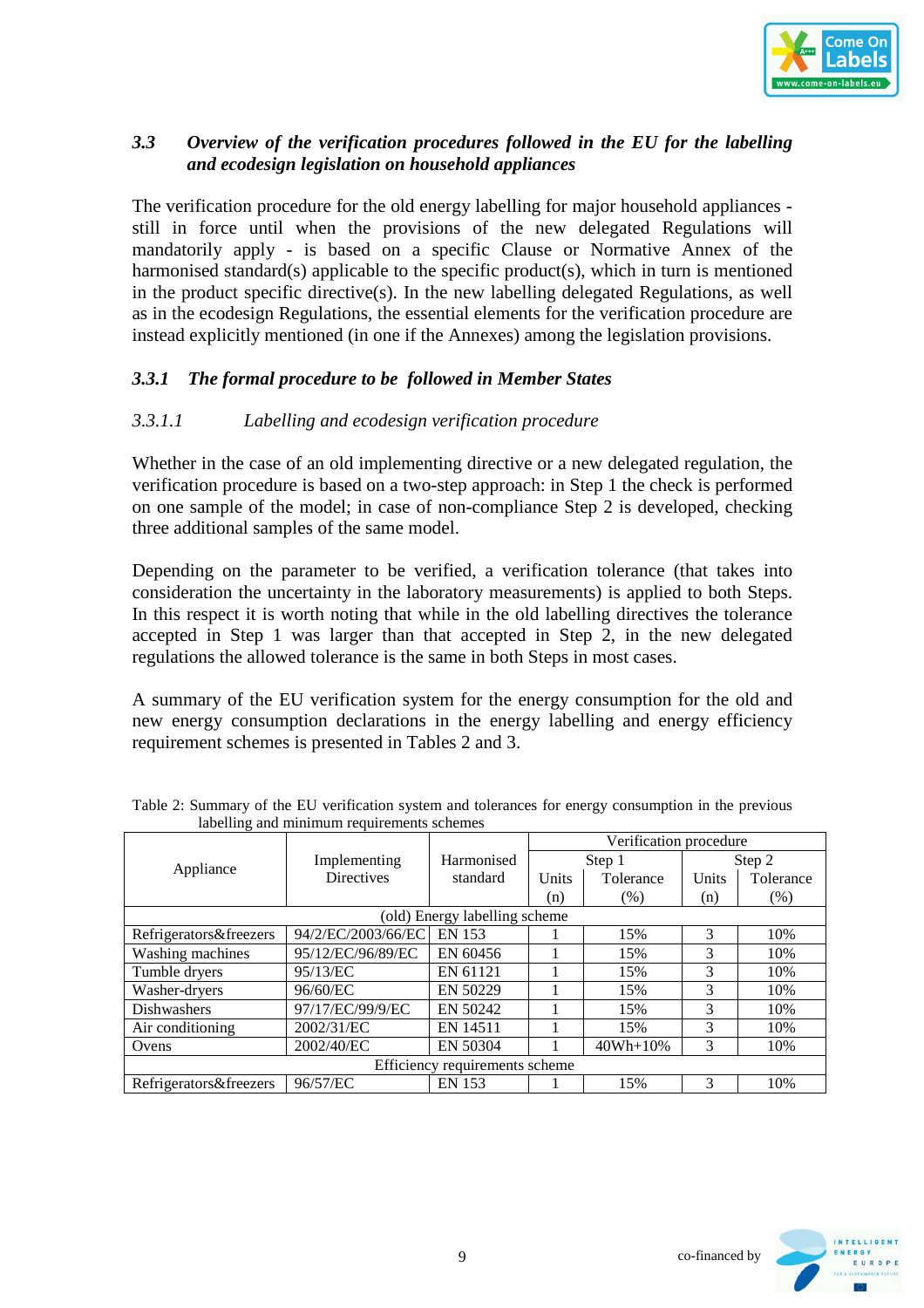

|                                    |                        |                               | Verification procedure |           |        |           |  |
|------------------------------------|------------------------|-------------------------------|------------------------|-----------|--------|-----------|--|
| Appliance                          | Implementing           | Standard                      |                        | Step 1    | Step 2 |           |  |
|                                    | regulation             |                               | Units                  | Tolerance | Units  | Tolerance |  |
|                                    |                        |                               | (% )<br>(n)            |           | (n)    | (%)       |  |
|                                    |                        | (new) Energy labelling scheme |                        |           |        |           |  |
| Refrigerators&freezers             | 1060/2010/EU           | EN 153                        | 10%                    |           | 3      | 10%       |  |
| Washing machines                   | 1061/2010/EU           | EN 60456                      |                        | 10%       | 3      | 10%       |  |
| 1059/2010/EU<br><b>Dishwashers</b> |                        | EN 50242                      | 10%                    |           | 3      | 10%       |  |
|                                    | Ecodesing requirements |                               |                        |           |        |           |  |
| Refrigerators&freezers             | 643/2009/EC            | EN 153                        | 10%                    |           | 3      | 10%       |  |
| Washing machines                   | 1015/2010/EC           | EN 60456                      |                        | 10%       | 3      | 10%       |  |
| Dishwashers                        | 1016/2010/EC           | EN 50242                      |                        | 10%       | 3      | 10%       |  |

Table 3: Summary of the EU verification system and tolerances for energy consumption in the new labelling and ecodesign requirements schemes

#### *3.3.1.2 Use of Harmonised standards*

The establishment of an internal market based upon the free movement of goods critically depends upon an adequate level of technical harmonization. EU legislation defines the "essential requirements" that goods must meet when they are placed on the market (for example the specific ecodesign requirements or the efficiency/performance thresholds of the labelling classes), while the European standardisation bodies (CEN, CENELEC, ETSI) have the task of drawing up the corresponding technical specifications (i.e. the measurement standards) meeting such essential requirements, compliance with which will provide a presumption of conformity with the legislation. Such specifications are referred to as "harmonised standards". In this respect:

- − products manufactured in conformity with harmonised standards are presumed to be conformant to the essential requirements;
- − standards are not mandatory, they remain voluntary. Alternate paths are possible but the producers have an obligation to prove their products are conformant to the essential requirements
- standards must offer a guarantee of quality with regard to the essential requirements of the EU legislation
- national Authorities are still responsible for the protection requirements on their territory (e.g. market surveillance) and to take all appropriate measures to avoid (and even withdraw) non-compliant products from the national market.

The standards have the following characteristics:

- − the standards (typically EN, ETSs) are drafted by one of three European Standards Organisations (CEN, CENELEC, ETSI)
- − the work is based on consensus among the represented Countries and standards are adopted after a public inquiry encompassing a two-staged vote, with the national votes based on corresponding weighting features
- standards remain voluntary, but their transposition into national standards and the withdrawal of diverging national standards is mandatory according to the internal rules of the European Standards Organisations.

Additional conditions are superposed to the European standards to cover the specific role of harmonised standards:

the Commission issues a standardisation mandate according to the procedure of Directive 98/34/EC (consolidating Directive 83/189/EEC)

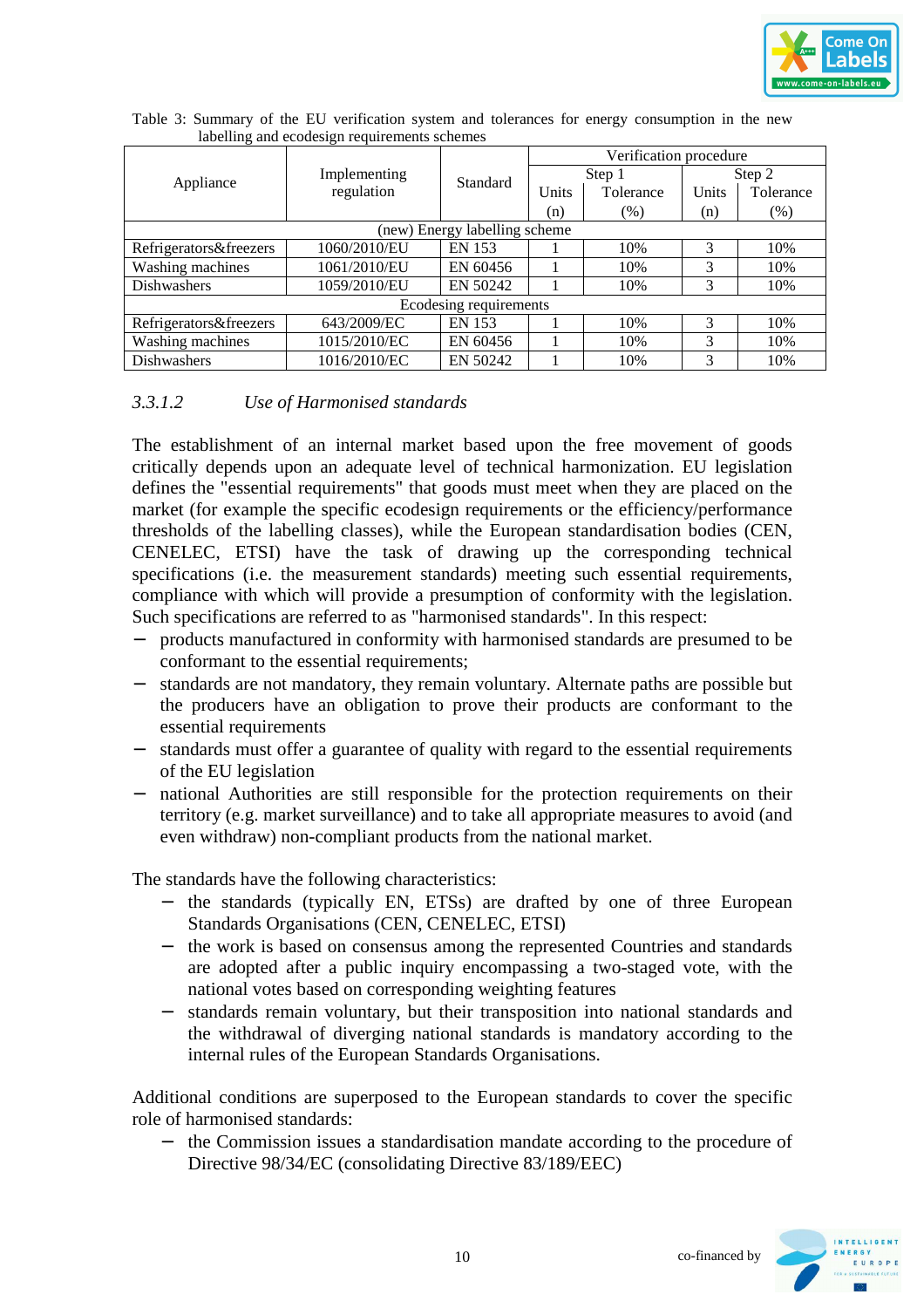

- − the standards are developed to take into account the essential requirements described in the legislation
- − the reference of the standard is published in the Official Journal with the indication of the EU legislation for which the presumption of conformity should apply.

## *3.4 Existing legal obligations for Member States on market surveillance*

The New Legislative Framework (NLF), the modernisation of the New Approach for marketing of products, was adopted in Council on 9 July 2008 and finally published in the Official Journal on 13 August 2008. This broad package of measures has the objective of removing the remaining obstacles to free circulation of products to boost the trade in goods between EU Member States. Existing market surveillance systems for industrial products are strengthened and aligned with import controls, thus reinforcing the role and credibility of CE marking. The NLF consists of two complementary instruments, Regulation  $765/2008/EC^4$  on accreditation and market surveillance and Decision 768/2008/EC establishing a common framework for the marketing of products.

The objective of the package is to facilitate the functioning of the internal market for goods and to strengthen and modernise the conditions for placing a wide range of industrial products on the EU market. The package:

- ‒ introduces better rules on market surveillance to protect both consumers and professionals from unsafe products, including imports from third countries. This particularly applies to procedures for products which can be a hazard for health or the environment for instance, which in such a case will be withdrawn from the market;
- ‒ enhances the confidence in and quality of conformity assessments of products through reinforced and clearer rules on the requirements for notification of conformity assessment bodies (testing, certification and inspection laboratories) including the increased use of accreditation; a reinforced system to ensure that these bodies provide the high quality services that manufacturers, consumers and public authorities need;
- ‒ enhances the credibility and clarifies the meaning of CE marking. In addition the CE marking will be protected as a community collective trade mark, which will give authorities and competitors additional means to take legal action against manufacturers who abuse it;
- ‒ establishes a common legal framework for industrial products in the form of a toolbox of measures for use in future legislation. This includes provisions to support market surveillance and application of CE marking, amongst other things and it sets out simple common definitions (of terms which are sometimes used differently) and procedures which will allow future sectoral legislation to become more consistent and easier to implement. The provisions are split for legal reasons, but must be considered in parallel, as they are fully complementary and together form the basis of consistent legal framework for the marketing of products. The provisions of the Decision will be fed into existing Directives as and when they are revised - in effect, it is a basis for future regulation.

 $\overline{a}$ 



<sup>&</sup>lt;sup>4</sup> Regulation (EC) No 765/2008 of the European Parliament and of the Council of 9 July 2008 setting out the requirements for accreditation and market surveillance relating to the marketing of products and repealing Regulation (EEC) No 339/93.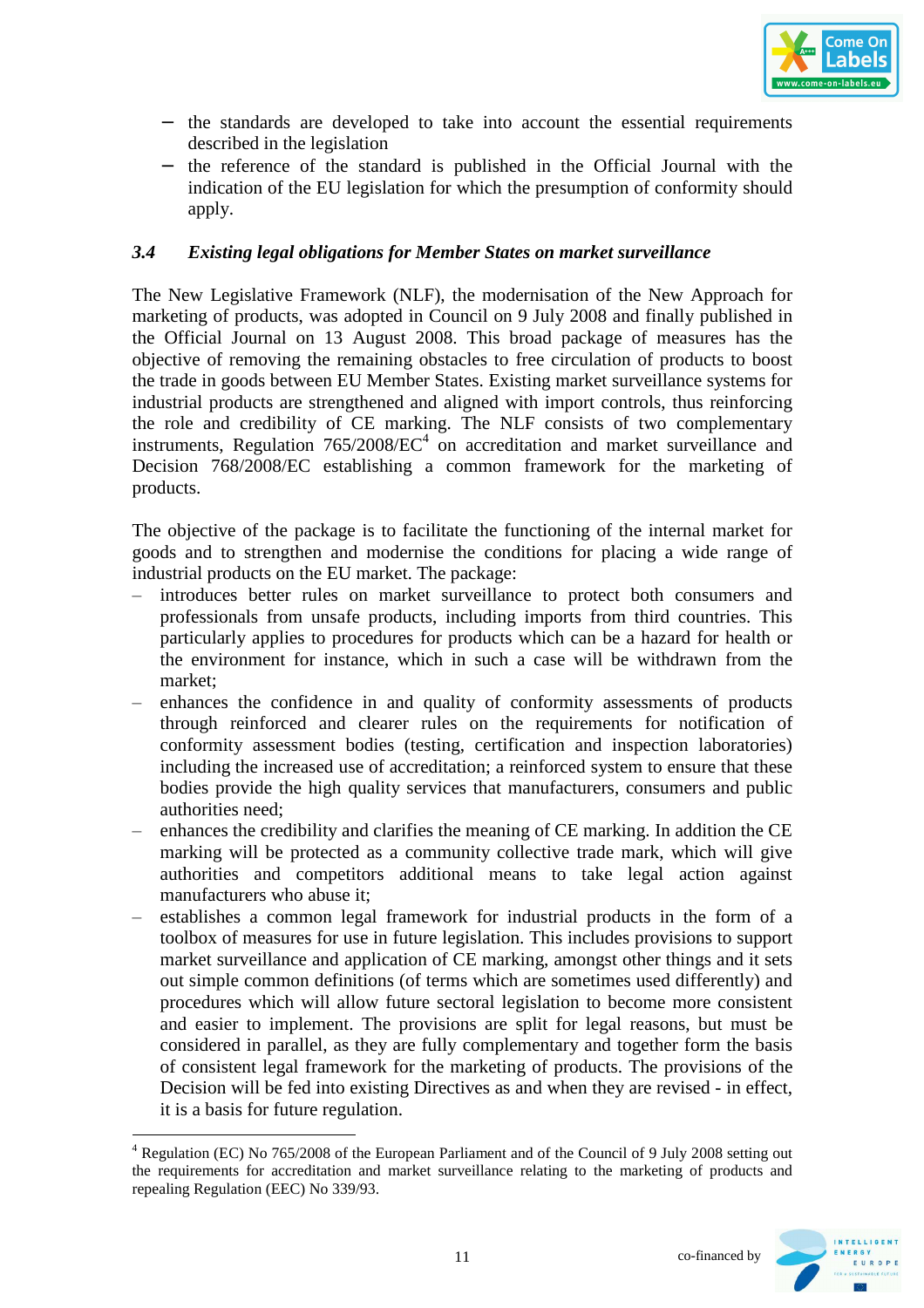

Decision 768/2008 does not have legal effects: it is designed to work as toolbox containing those provisions which are common elements of technical harmonisation legislation. Instead, Regulation 765/2008 - become applicable on 1 January 2010 - sets direct rights and obligation for Member States and individuals for the market surveillance actions and planning. In particular:

- Article 16 sets the general principle that Member States shall organise and carry out market surveillance to ensure that products covered by Community harmonisation legislation and suspected to compromise the health or safety of users or that otherwise do not conform to applicable requirements are withdrawn from the market or their being made available on the market is prohibited or restricted. The public, the Commission and the other Member States are informed accordingly. In addition national market surveillance infrastructures and programmes shall be set to ensure that effective measures can be taken;
- Article 18 sets the obligations of the Member States regarding the organisation of the market surveillance. Member States in fact shall:
	- − establish appropriate communication and coordination mechanisms between their market surveillance authorities
	- − establish adequate procedures
	- − entrust market surveillance authorities with the powers, resources and knowledge necessary for the proper performance of their tasks
	- − ensure that market surveillance authorities exercise their powers in accordance with the principle of proportionality
	- − establish, implement and periodically update their market surveillance programmes
	- − periodically review and assess the functioning of their surveillance activities.
- Article 19 states that Market surveillance authorities shall perform appropriate checks on the characteristics of products on an adequate scale, by means of documentary checks and, where appropriate, physical and laboratory checks on the basis of adequate samples.

## **4. OVERVIEW OF SUCCESSFUL EXAMPLES (GOOD PRACTICES) AND PROCEDURES FOR COMPLIANCE VERIFICATION OF APPLIANCES**

This chapter describes the market surveillance procedures and actions developed in the last decade in the EU along with the achieved results, that were collected by Come On Labels project. These example, although limited in number, are all considered Good Practices that could be considered by the national Market Surveillance Authorities of other Member States. Although not all good practices achieved the same success, lessons can be drawn by each example on the way an effective and successful verification exercise should be designed.

## *4.1 Sweden*

In Sweden the Swedish Energy Agency has been running almost regularly appliance testing over the past years. The report "Ten Years of Energy Labelling of Domestic

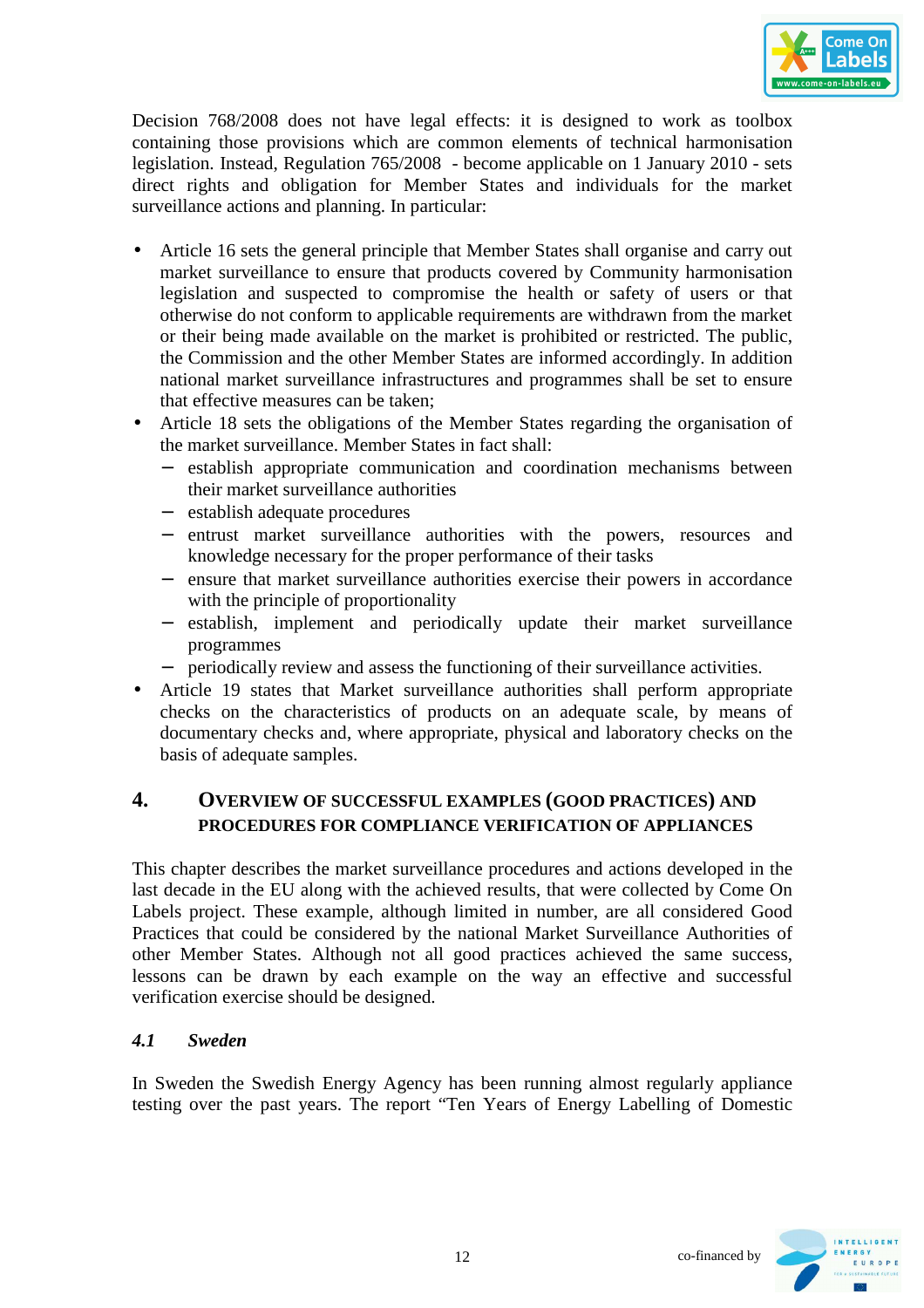

Appliances 1995–2005"<sup>5</sup> states the conclusion of ten years energy labelling and showed also the result of appliance testing from one single test:

- − 101 cold appliances, 15 deviated more than allowed (14,9%).
- − 19 ovens, 2 deviated more than allowed (10,5%).
- − 28 dishwashers, 13 deviated more than allowed (46,4%).
- − 48 washing machines, 20 deviated more than allowed (41,7%).
- − 14 tumble dryers, 2 deviated more than allowed (14,3%).

Since only the Step 1 of the two-stage verification procedure of the labelling scheme has been completed, it is not possible to draw conclusions about the actual compliance rate of the tested products. Additional information at: www.energimyndigheten.se.

## *4.2 Denmark*

 $\overline{a}$ 

On behalf of the Danish Energy Agency, the Energy Labelling Denmark checks compliance with legislation. Energy Labelling Denmark is responsible for administration of sample checks of products, including the selection of the products to be checked, the retrieval and review of technical documentation from manufacturers and the follow-up of test results with manufacturers and suppliers.

Every year tests are run on 5-20 items of each product group, equivalent to 1-5% of the national market. The preconditions for the annual work are established by the Danish Energy Authority in cooperation with Energy Labelling Denmark and the laboratories that test the products. The models to be checked are selected either as a random sample or according to set criteria that might include: discrepancies in the information on the energy label, previous unacceptable results for the same supplier, the desire to check a number of appliances that have features in common or the appliance type's market share; efforts are also made to include all suppliers and brands in the check, though not necessarily every year. An annual report is prepared showing the results achieved in the previous year and also the followings of the verifications run in the previous years

The Annual Report of the activities for  $2007^6$  and  $2008^7$  (covering the activities from  $1<sup>st</sup>$ January to  $31<sup>st</sup>$  December of each year) show (Table 4) that the compliance testing action initiated in 2007 has not yet completed in 2008. Unfortunately the follow up of the test results is not fully understandable from the Annual Reports: in fact it is not clear if – and how many - models have been re-tested in Step 2 and confirmed non-compliant or if the action taken by the supplier (label declaration modification, technical modification of the product, discontinue of the product from the market) were the consequence of a bilateral discussion with the Market Surveillance Authorities over the results of the tests done on the first unit or of a final assessment of the model noncompliance after three additional units were tested.

 $<sup>7</sup>$  Annual Report 2008, Report on the work of Energy Labelling Denmark on checking energy labelling of</sup> household appliances, air conditioning systems and household lamps in Denmark, , Energy Labelling Denmark, 2009.



<sup>&</sup>lt;sup>5</sup>The Swedish Energy Agency, Ten Years of Energy Labelling of Domestic Appliances 1995–2005, ER 2006:18.

<sup>&</sup>lt;sup>6</sup> Annual Report 2007 Report on the work of Energy Labelling Denmark on checking energy labelling of household appliances, air- conditioning systems and household lamps in Denmark, Energy Labelling Denmark, 2008.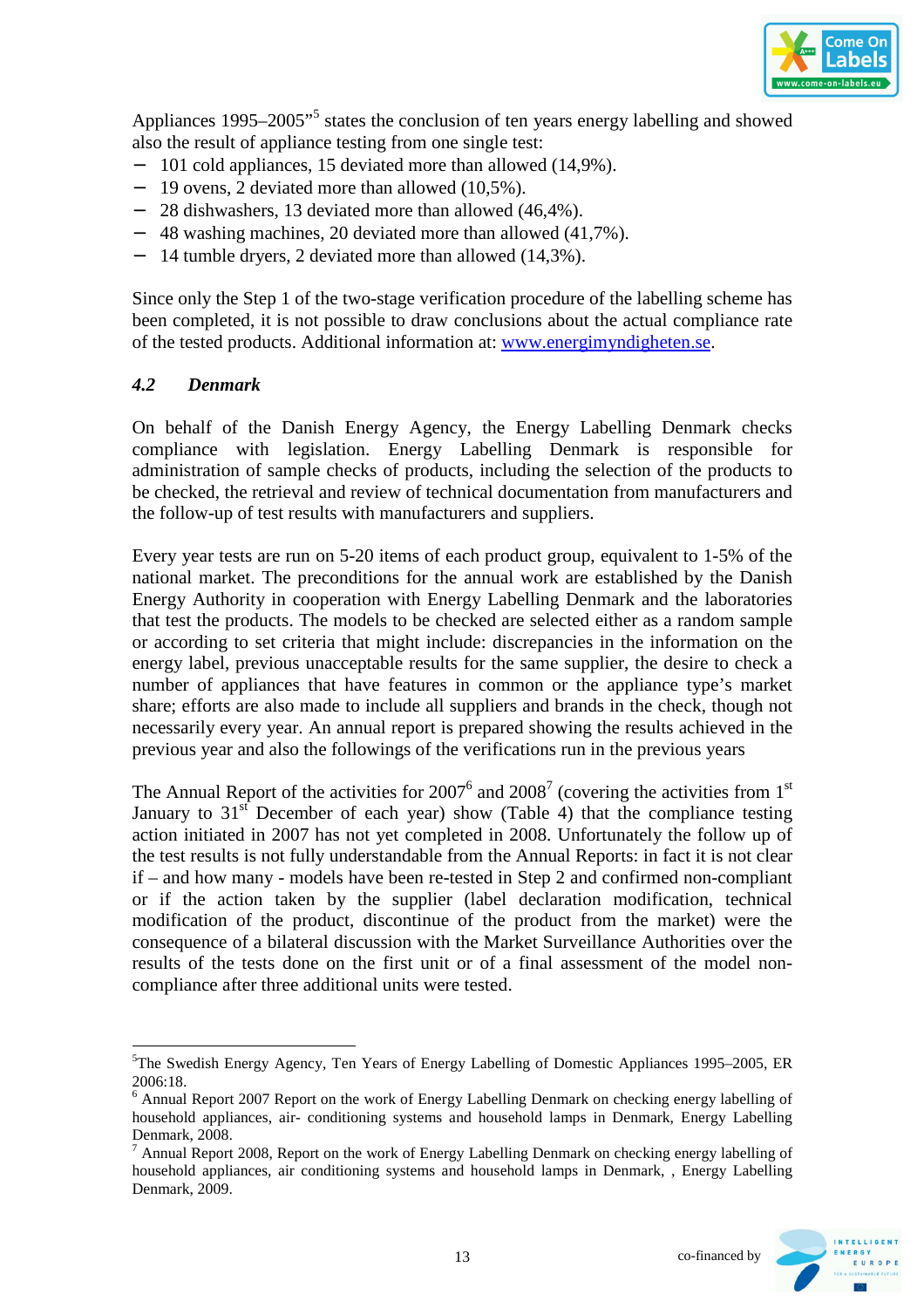

| 2007 tested products                                          | of<br>models | Number Relevance<br>for the<br>market | Non-compliant<br>models after<br>Step 1 | Models<br>gone to<br>Step 2 | Non-compliant<br>models after<br>Step 2 |
|---------------------------------------------------------------|--------------|---------------------------------------|-----------------------------------------|-----------------------------|-----------------------------------------|
| Household refrigerators, free-<br>zers and their combinations | 30           | 3%                                    | 12                                      |                             | not completed<br>in $2008$              |
| refrigerators                                                 | 10           |                                       |                                         | $\Omega$                    | not done                                |
| refrigerator-freezers                                         | 10           |                                       | 5                                       | 4                           | not completed<br>in 2008                |
| uprigth freezers                                              | 6            |                                       | 2                                       | $\Omega$                    |                                         |
| chest freezers                                                | 5            |                                       | 4                                       | 3                           | not completed<br>in 2008                |
| washing machines                                              |              | 3%                                    | 4                                       |                             |                                         |
| Washer dryers                                                 | 3            | 12,5                                  | $\mathfrak{D}$                          |                             |                                         |
| <b>Dishwashers</b>                                            | 10           | 3%                                    | 4                                       | 4                           |                                         |
| Electric ovens                                                | $5 + 4*$     | $1\%$                                 | 3                                       | $\mathfrak{D}$              | not completed<br>in $2008$              |
| Air-conditioning systems                                      | 4            | n.a.                                  |                                         |                             | not completed<br>in 2008                |

Table 4: Results of the 2007 tests on household appliances in Denmark

\*four models came from a Norwegian product compliance action

## *4.3 UK*

The annual general National Market Surveillance Programme for the legislation that implement Community harmonisation legislation (CHL) as required by Article 18(5) of the Regulation (EC) No. 765/2008, was published in December 2010. The overall UK market surveillance system, coordinated by BIS (department of Business Innovation and Skills) is shown in Figure 7: although only the bottom left part of the overall scheme (highlighted in pink in the figure) is relevant for the verification of household appliances and other products, the overall scheme gives an immediate outlook of the complexity of a market surveillance system under the New Legislative Framework.

Figure 7: UK market surveillance system



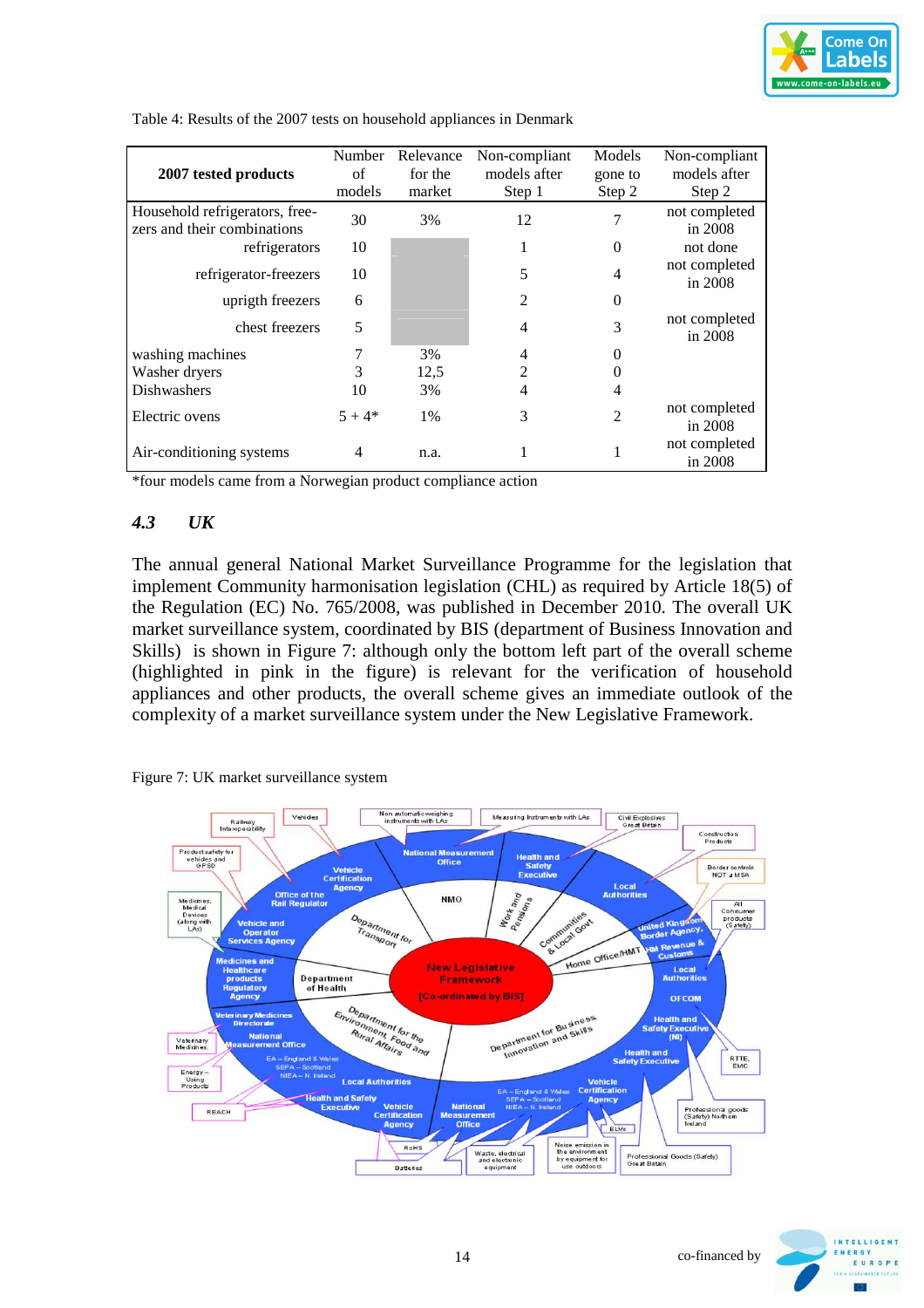

Within the above scheme, DEFRA - the UK government department responsible for policy and regulations on the environment, food and rural affairs - has carried out since 2004 compliance verification tests on household appliances. Enforcement and compliance are in fact considered essential components to deliver the desired energy savings but also create a level playing field for industry. At present the rate of noncompliance in the UK is estimated to be around 10 to 15% at manufacturing level (failure to meet the claim on the label) and 20% at retail level (absent or incorrect labelling).

For example, in  $2005^8$  a set of energy label tests were carried out on 8 ovens, 10 washer driers, 20 tumble dryers and 20 refrigerated appliances for DEFRA via the Market Transformation Programme (MTP) in order to monitor compliance to the EU labelling directive provisions. The specific research for refrigerators and freezers involved the purchase of 20 domestic refrigerating appliances from high street traders and testing them to measure whether the products complied with the values declared for the energy consumption and the storage volume on their energy labels displayed at the time of purchase: the scope was limited to testing one sample of each appliance (i.e. only Step 1 of the verification procedure was carried out). The following protocol was used in producing the list of brands for purchasing:

- for the refrigerator-freezers, ten models were selected from different brands that were being promoted under a British Gas EEC scheme in a retailer during January 2005. At that time only a limited number of 'class A' energy rated models from a limited number of brands were promoted through this scheme. The scheme was subsequently extended to include all 'class A' energy rated refrigerator-freezers, but the brand list was not changed as it covered a representative selection of suppliers. The majority of the samples were bought from the same retailer, but three were sourced from other retailers.
- for the five refrigerators and freezers were chosen from brands not already represented in the refrigerator-freezer list. The selection included three retailer own brands.

The results are presented in Table 5. The final analysis of the results made by the MTP was that 15 out of the 20 selected models did not comply with the energy class as claimed on the energy label.

But the actual situation is different: in fact only Step 1 of the 2-step verification procedure was developed and the permitted tolerance at this Stage (15%) was not correctly considered. The verification report states that of the 15 models considered not complying, 10 models have energy consumption and/or volumes at least 10% worse than that claimed on the energy label, and 8 models were in excess of the allowed 15% tolerance on energy consumption. Therefore, when considering only the energy consumption, only 8 models failed Step 1 (by having a measured value exceeding the 15% allowed tolerance), and 12 models were fully compliant for this parameter. Since Step 2 test (on additional 3 units) was not run, no final conclusions can be drawn on the actual compliance rate for the energy consumption of the 8 refrigerating appliances having failed Step1.

 $\overline{a}$ 



<sup>8</sup>Nicola King, Market Transformation Programme, 2005 Energy Label Compliance Testing Post-Consultation Report, September 2005.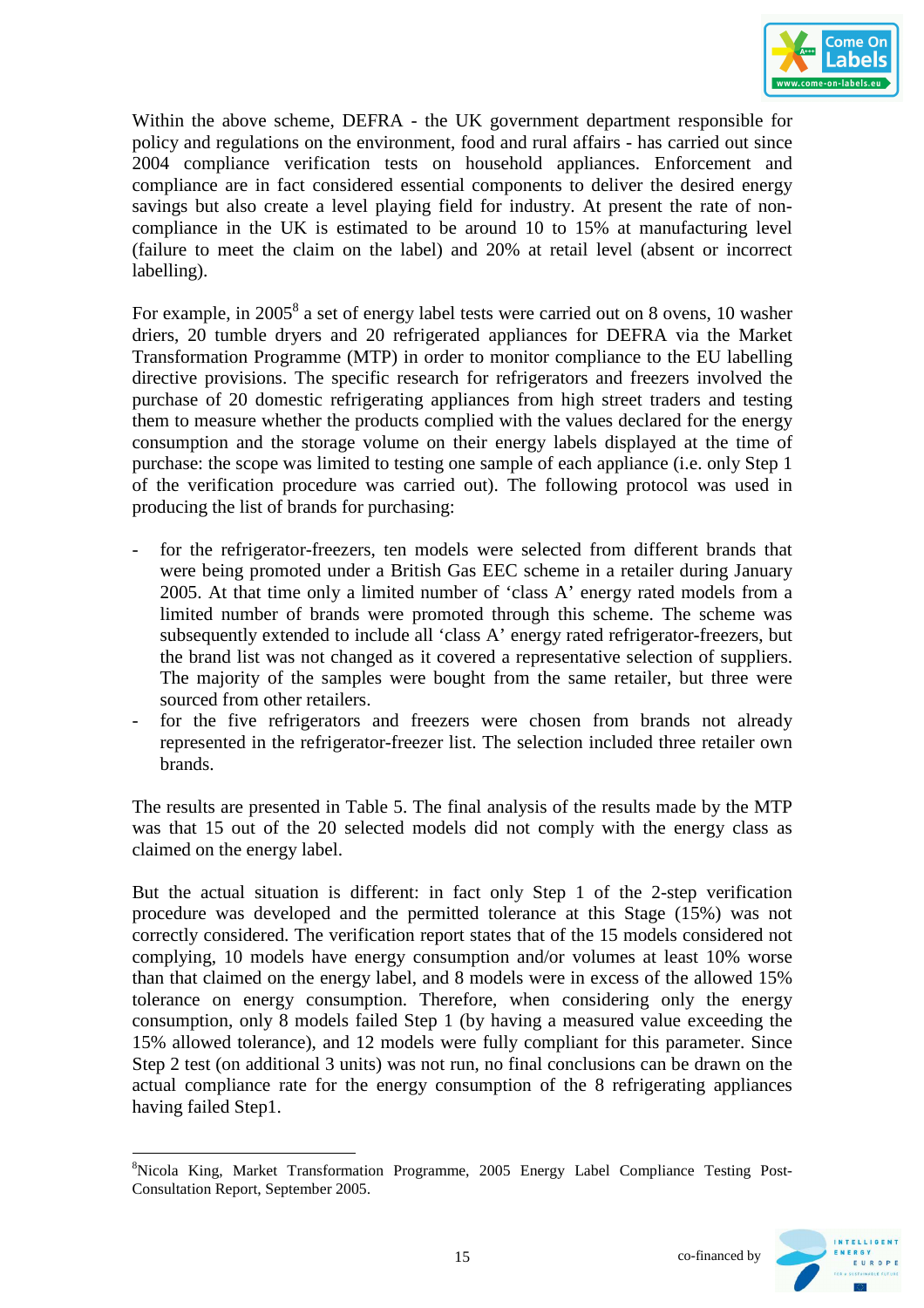

Table 5: Results of the 2005 energy label compliance tests for refrigerating appliances in UK

| Code             | <b>Measured differences</b>                                                   | <b>Comments and action after</b><br>consultation                                     |
|------------------|-------------------------------------------------------------------------------|--------------------------------------------------------------------------------------|
| EC1              | Energy label class: same                                                      | Supplier believes all declarations to be                                             |
|                  | Energy consumption: pass<br>Refrigerator volume: pass<br>Freezer volume: fail | correct.                                                                             |
| EC <sub>2</sub>  | Energy label class: one class worse                                           | Error noted in the declared freezer                                                  |
|                  | Energy consumption: pass                                                      | volume calculation which will be                                                     |
|                  | Refrigerator volume: pass                                                     | changed for this and related models.                                                 |
|                  | Freezer volume: fail                                                          | Disagree over whether fridge                                                         |
|                  |                                                                               | compartment is 'frost-free' and use of the                                           |
|                  |                                                                               | frost-free factor in calculating the energy<br>label class.                          |
| EC3              | Energy label class: one class worse                                           | Not required                                                                         |
|                  | Energy consumption: pass                                                      |                                                                                      |
|                  | Refrigerator volume: pass<br>Freezer volume: pass                             |                                                                                      |
| EC4              | Energy label class: one class worse                                           | Product no longer available.                                                         |
|                  | Energy consumption: fail                                                      |                                                                                      |
|                  | Refrigerator volume: pass<br>Freezer volume: pass                             |                                                                                      |
| EC5              | Energy label class: one class worse                                           | The unit was returned to the supplier,                                               |
|                  | Energy consumption: fail                                                      | who investigated the unit and found it                                               |
|                  | Refrigerator volume: pass                                                     | had virtually no refrigerant in the system.                                          |
|                  | Freezer volume: pass                                                          | A split was found in the condenser                                                   |
|                  |                                                                               | tubing. It is not known when the damage                                              |
|                  |                                                                               | occurred, but if the system had leaked                                               |
|                  |                                                                               | some refrigerant before testing this may                                             |
|                  |                                                                               | have caused the poor result.                                                         |
| EC6              | Energy label class: one class worse<br>Energy consumption: pass               | Model will no longer be manufactured in<br>UK.                                       |
|                  | Refrigerator volume: pass                                                     |                                                                                      |
|                  | Freezer volume: <b>fail</b>                                                   |                                                                                      |
| EC7              | Energy label class: one class worse                                           | No comments                                                                          |
|                  | Energy consumption: fail                                                      |                                                                                      |
|                  | Refrigerator volume: fail<br>2* compartment: pass                             |                                                                                      |
|                  | Freezer volume: fail                                                          |                                                                                      |
| EC <sub>8</sub>  | Energy label class: same                                                      | Supplier claims that the freezer volume                                              |
|                  | Energy consumption: pass                                                      | should be measured with the drawers                                                  |
|                  | Refrigerator volume: pass                                                     | removed. However, as there are no                                                    |
|                  | Freezer volume: fail                                                          | shelves the test lab believes the volume                                             |
|                  |                                                                               | should be measured with the drawers in                                               |
|                  |                                                                               | place in the same way as the energy<br>consumption is measured.                      |
| EC <sub>9</sub>  | Energy label class: one class worse                                           | The incorrect volume was declared on                                                 |
|                  | Energy consumption: pass                                                      | earlier products, this was identified by                                             |
|                  | Refrigerator volume: pass<br>Freezer volume: <b>fail</b>                      | supplier prior to these tests and was                                                |
| EC10             | Energy label class: one class worse                                           | changed.<br>Supplier included a slim tray in the                                     |
|                  | Energy consumption: pass                                                      | volume measurements. The test lab did                                                |
|                  | Refrigerator volume: pass                                                     | not because it was less than 52 mm                                                   |
|                  | Freezer volume: fail                                                          | deep. There is no instruction to users                                               |
|                  |                                                                               | that the tray can be removed, so the                                                 |
|                  |                                                                               | volume was measured with tray in place.                                              |
|                  |                                                                               | The model has been discontinued, and                                                 |
|                  |                                                                               | any future models with a slim tray will                                              |
|                  |                                                                               | include instructions for users that the tray<br>may be removed for increased volume. |
| $F\overline{R1}$ | Energy label class: same                                                      | Volume outside tolerance, there may be                                               |
|                  | Energy consumption: pass                                                      | some confusion between net and gross                                                 |
|                  | Refrigerator volume: fail                                                     | volumes. The volumes will be checked                                                 |
|                  |                                                                               | and any necessary changes made.                                                      |
| FR <sub>2</sub>  | Energy label class: same                                                      | Not required                                                                         |
|                  | ⊏nergy consumpuon: pass<br>Refrigerator volume: pass                          |                                                                                      |
| FR3              | Energy label class: one class worse                                           | Not required                                                                         |
|                  | Energy consumption: pass                                                      |                                                                                      |
|                  | Refrigerator volume: pass                                                     |                                                                                      |
|                  | Freezer volume: pass                                                          |                                                                                      |
| FR4              | Energy label class: same                                                      | Not required                                                                         |
|                  | Energy consumption: pass<br>Refrigerator volume: pass                         |                                                                                      |
|                  | Freezer volume: pass                                                          |                                                                                      |
| FR <sub>5</sub>  | Energy label class: two classes worse                                         | Model discontinued. Supplier will be                                                 |
|                  | Energy consumption: fail                                                      | having independent checks undertaken                                                 |
|                  | Refrigerator volume: fail                                                     | on all current models and future                                                     |
|                  | Freezer volume: fail                                                          | introductions.                                                                       |
| FZ1              | Energy label class: five classes worse                                        | The supplier has started to investigate                                              |
|                  | Energy consumption: fail<br>Freezer volume: fail                              | why this model did not perform as<br>claimed                                         |
| FZ <sub>2</sub>  | Energy label class: four classes worse                                        | Supplier says the handbook has since                                                 |
|                  | Energy consumption: fail                                                      | been modified to show that the top tray                                              |
|                  | Freezer volume: pass                                                          | is not suitable for food. Not loading this                                           |
|                  |                                                                               | area would give different test results.                                              |
| FZ3              | Energy label class: four classes worse                                        | No comment received                                                                  |
|                  | Energy consumption: fail                                                      |                                                                                      |
|                  | Freezer volume: pass                                                          |                                                                                      |
| FZ4              | Energy label class: one class worse<br>Energy consumption: pass               | Seeking clarification of volume<br>measurements                                      |
|                  | Freezer volume: fail                                                          |                                                                                      |
| FZ5              | Energy label class: one class worse                                           | Supplier was surprised to see higher                                                 |
|                  | Energy consumption: pass                                                      | energy consumption, but model is no                                                  |
|                  | Freezer volume: pass                                                          | longer supplied and fell within tolerance                                            |
|                  |                                                                               | allowed.                                                                             |

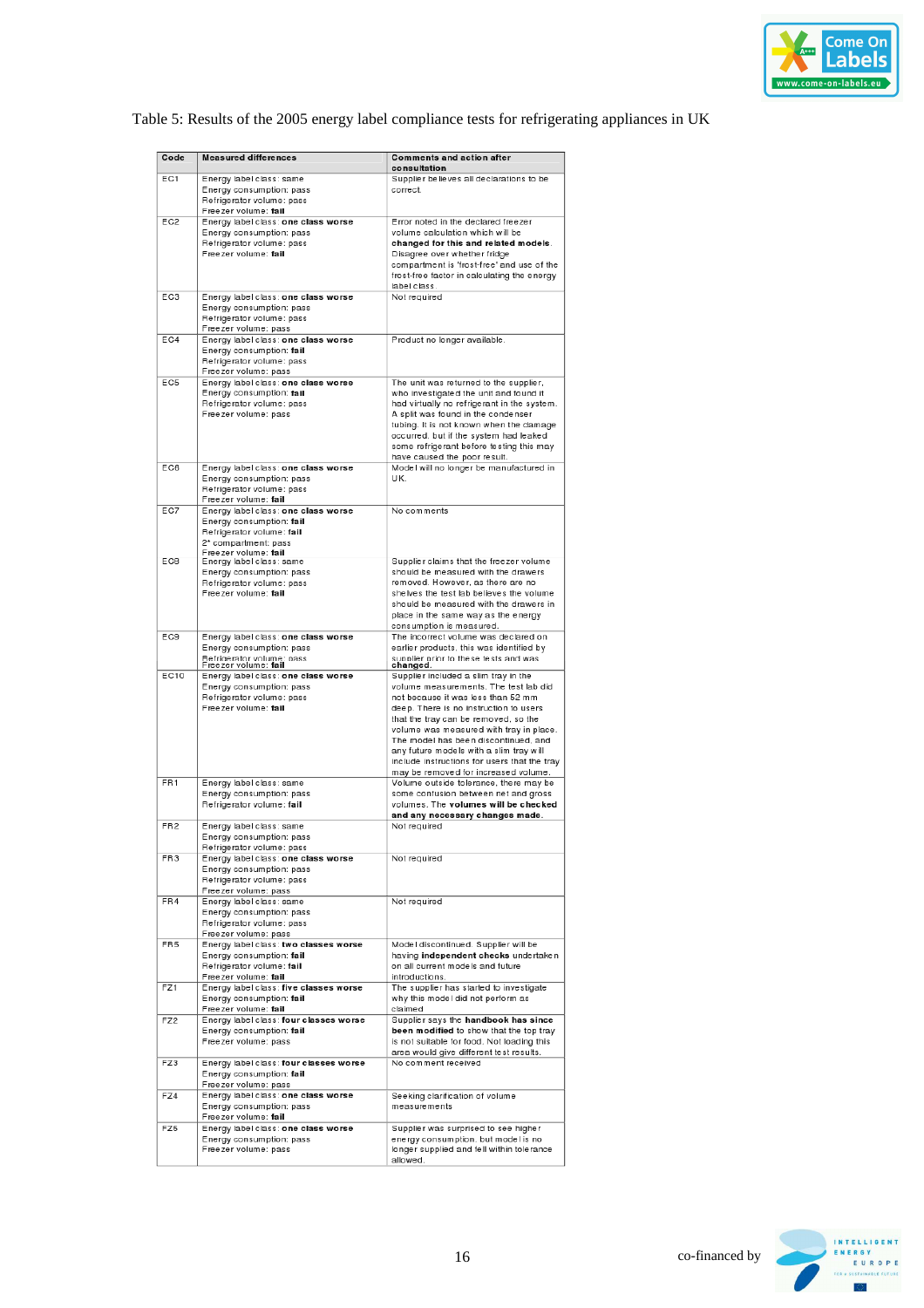

## *4.4 EU-wide projects*

At EU-wide level more recently some IEE projects have been developed to assess the compliance of different products.

## *4.4.1 The ATLETE project*

The ATLETE project: the project started in June 2009 and is due to officially end in May 2011, brought together five partners that have an interest in the issue of rational energy use and energy saving: ADEME, CECED, ENEA, ISIS and SEVEn. The project received 75% of its financing from the EC's Intelligent Energy Europe Programme. The aim was to increase the EU-wide implementation and control of energy labelling (and eco-design) implementing measures through:

- ‒ providing a concrete guidance to EU and National Authorities for an increasingly effective market surveillance
- ‒ setting of a largely shared procedure for the verification of the manufacturers declarations including a methodology for laboratories accreditation and models selection
- ‒ providing the first pan-EU testing results on a large number of household appliances: 82 models of refrigerators and freezers selected among the "best sellers" models in the EU in February 2010.

Within the project the two steps foreseen by the labelling directive (1994/2/EC and 2003/66/EC) for domestic refrigerators and freezers were carried out starting from the second half of 2010.

The available complete results, show that out of the 82 selected models:

- for 12 models test could not be concluded (after Step 1); for 10 of them it was not possible to find three additional units on the market to run Step 2, for two models the three additional purchased units belonged to a different product
- for 70 models the test was completed. For these models:
	- $\rightarrow$  30 models resulted fully compliant with the five tested parameters: 26 after Step 1 and 4 after Step 2
	- $\rightarrow$  40 show non-compliance to one or more of the tested parameters. Of them:
		- **20** models underwent to a voluntary remedy action by the relevant manufacturer: 18 after Step 1 and 2 after Step 2
		- for the remaining 20 non models no reaction from the relevant supplier.

For the 70 models where the test was completed, 55 (79%) have correct energy class declaration against 15 (21%) that do not have. But when the results of all five tested parameters (freezing capacity, temperature rise time, storage temperature, storage volume and energy consumption) are considered (Figure 8) the compliance decreases to 43% due to the combination of the non-compliances. Especially the 'storage volume' show 27% of non-compliant cases and the 'freezing capacity' up to 30% .

The final results of all tested models can be found on the project website (www.atete.eu).

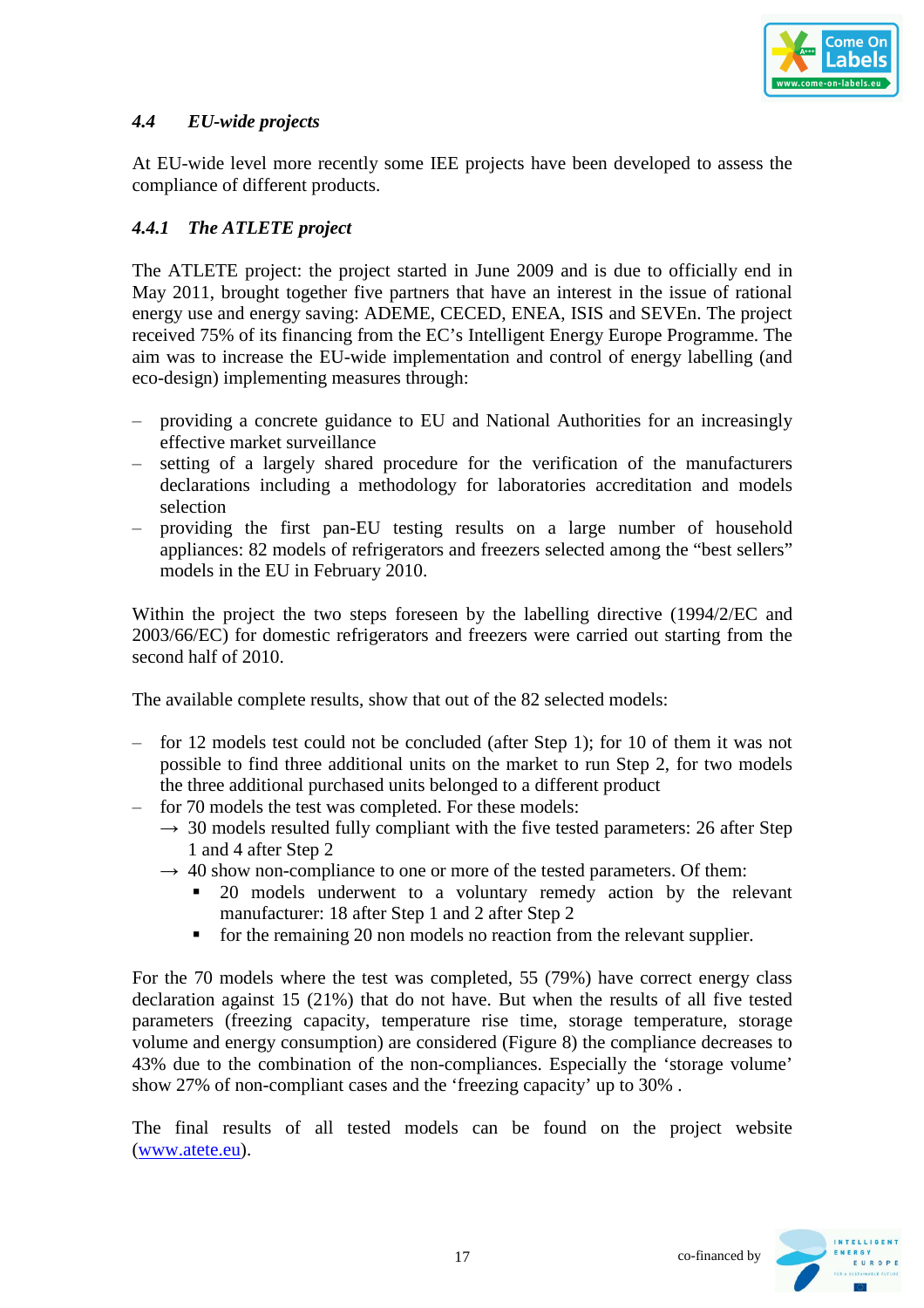





## *4.4.2 The SELINA project*

The main objective of this project was the market characterization of the standby and off-mode energy consumption of new appliances in the market. This information was collected by measurements in shops and by gathering manufacturers data in each low power mode. The main strategic objective of the project was the market transformation leading to a very substantial reduction of standby and off-mode consumption through:

- ‒ increase the share of energy efficient appliances in the market and in the households
- ‒ remove inefficient equipment from the market
- help in the design of future new policies that enforce limitations on standby and offmode equipment consumption
- ‒ improve the awareness of retailers in equipment specification
- ‒ influence consumer behaviour in the selection and operation of equipment.

The project developed a common measurement methodology and created extensive data collection of off-mode and standby input power values for more than 6.000 different products, allowing for the first time, the collection of a large representative sample of low power mode measurements for the EU market of electrical and electronic appliances in 12 countries. The overall results for the off-mode power consumption are shown in Table 6.

The main outcome of the project were:

- 18,5% of the appliances whose off-mode power was measured do not respect the EU regulation threshold of 1W. When the measurements are compared to the 2013 threshold of 0.5 W, the number raises to 41.5%, although products tested in 2009 should not necessarily be compliant with the 2013 requirements;
- the analysis of the measurements accuracy showed an average error of about 12%, while the standard deviation was found to be about 20%. This indicates that the measurement method in the shops needs to be improved.

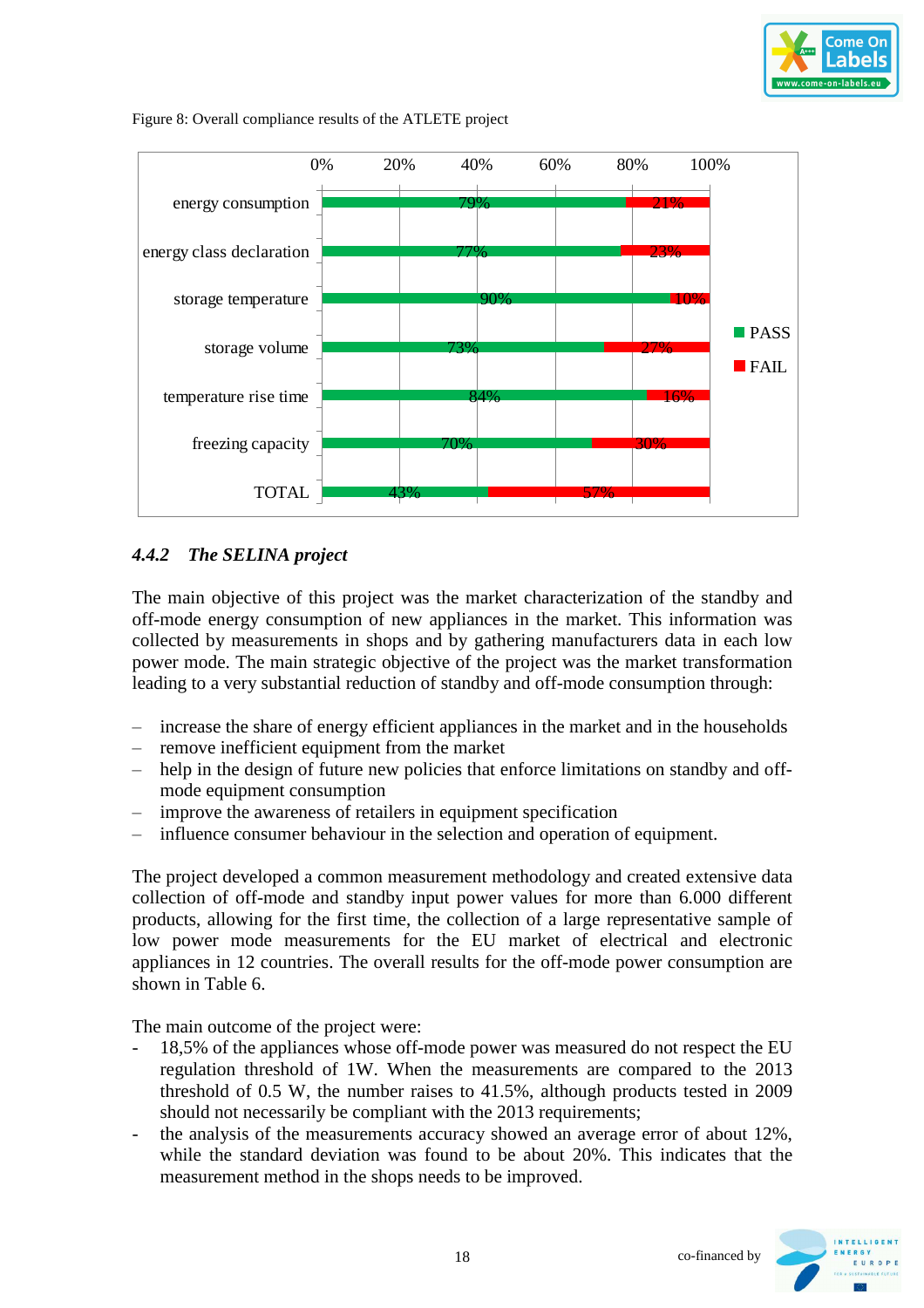

|                              |                          |                  | <b>Power consumption</b>       |      | <b>Statistics</b>       |                  |                                    |  |
|------------------------------|--------------------------|------------------|--------------------------------|------|-------------------------|------------------|------------------------------------|--|
| <b>Product group</b>         | Number of<br>measurement | (W)              | Minimum Maximum Average<br>(W) | (W)  | 25<br>percentile<br>(W) | 50<br>(W)        | 75<br>percentile percentile<br>(W) |  |
| Personal Care                | 216                      | $\theta$         | 2,37                           | 0,25 | $\theta$                | 0,05             | 0,35                               |  |
| Telephony                    | 14                       | 0,09             | 1,12                           | 0,55 | 0,15                    | 0,66             | 0,84                               |  |
| Computer                     | 412                      | $\mathbf{0}$     | 8,48                           | 0,86 | 0,41                    | 0,57             | 0,83                               |  |
| Set-top-boxes                | 17                       | $\Omega$         | 0,8                            | 0,1  | $\theta$                | $\boldsymbol{0}$ | 0,1                                |  |
| Cooking-cutting              | 356                      | $\Omega$         | 4,09                           | 0,18 | $\Omega$                | 0,05             | 0,11                               |  |
| <b>DVD/VCR</b>               | 54                       | $\mathbf{0}$     | 3,96                           | 0,51 | $\theta$                | 0,1              | 0,82                               |  |
| Major appliances             | 625                      | $\mathbf{0}$     | 7,87                           | 0,33 | 0,06                    | 0,09             | 0,2                                |  |
| Audio                        | 181                      | $\theta$         | 14,87                          | 1,11 | $\Omega$                | 0,52             | 1,14                               |  |
| Power                        | 1                        | 1,45             | 1,45                           | 1,45 | 1,45                    | 1,45             | 1,45                               |  |
| Imaging                      | 154                      | $\theta$         | 8,42                           | 0,52 | 0,18                    | 0,3              | 0,48                               |  |
| Cooking                      | 454                      | $\theta$         | 3,41                           | 0,22 | $\theta$                | $\boldsymbol{0}$ | 0,03                               |  |
| <b>EPS</b>                   | 62                       | 0,02             | 12,87                          | 0,56 | 0,17                    | 0,22             | 0,36                               |  |
| Building &<br>infrastructure | 31                       | $\boldsymbol{0}$ | 1,07                           | 0,04 | $\theta$                | $\boldsymbol{0}$ | $\theta$                           |  |
| <b>HVAC</b>                  | 96                       | $\boldsymbol{0}$ | 2,89                           | 0,33 | $\Omega$                | $\mathbf{0}$     | $\Omega$                           |  |
| Lighting                     | 18                       | 0,28             | 19,73                          | 3,7  | 0,33                    | 0,94             | 5,02                               |  |
| Cleaning                     | 119                      | $\theta$         | 1,24                           | 0,12 | $\Omega$                | $\theta$         | $\Omega$                           |  |
| Network                      | 3                        | 1,19             | 15,03                          | 6,06 | 1,19                    | 1,95             | 15,03                              |  |
| Display                      | 644                      | $\mathbf{0}$     | 7,97                           | 0,46 | 0,12                    | 0,26             | 0,5                                |  |

Table 6: Results of the SELINA project for the off-mode power consumption

http://www.selina-project.eu/index.cfm?item=results

#### *4.4.3 The TOP-TEN project*

The TOP TEN initiative is an international program to create a dynamic benchmark for the most energy efficient products. It was launched in 2000 in Switzerland and since then sixteen other national sites went online, of which fourteen European sites thanks to the IEE-projects Euro-Topten and Euro-Topten Plus. In addition, Topten China and Topten USA followed in October 2010.

Topten is a consumer-oriented online search tool, which presents the best appliances in various categories of products: the key criteria are energy efficiency, impact on the environment, health and quality. As a communication tool it helps to show what consumers can do personally to reduce the environmental impact of products. The website: www.topten.info serves as a portal to reach the national web sites of participating countries. Apart from consumer information, currently the programme aims also at providing policy recommendations based on its overview on the high efficiency product market and to influence manufacturers.

Initially Topten was concentrating on technical issues in order to raise consumer awareness on potential energy savings, while currently it has established the "Best of Europe" products on the site: www.topten.eu, where the most energy efficient products in Europe are identified, stating also countries where they are marketed. In the below Table 7 the example of the washing machine situation at 17/05/2011 as presented in the Top-Ten website is presented. The name of the manufacturers and the washing machine models have been omitted in the table (although they are present in the original table).

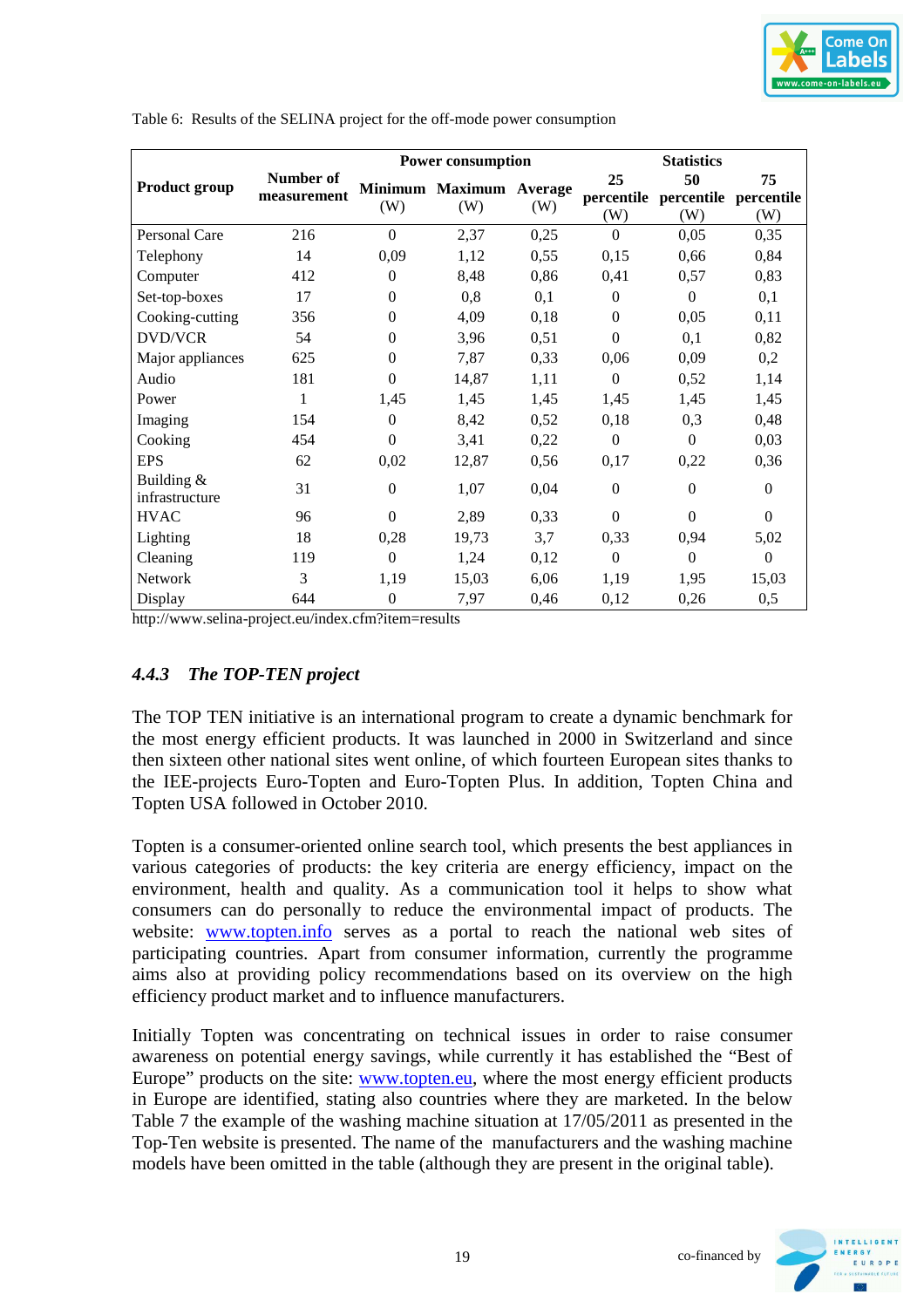

| <b>Brand</b>                                               |                |                |                |                |                |                |                |        |
|------------------------------------------------------------|----------------|----------------|----------------|----------------|----------------|----------------|----------------|--------|
| link                                                       |                |                |                |                |                |                |                |        |
| Model                                                      | M <sub>1</sub> | M <sub>2</sub> | M <sub>3</sub> | M <sub>4</sub> | M <sub>5</sub> | M <sub>6</sub> | M <sub>7</sub> | M8     |
| Costs for electricity and<br>water ( $\epsilon$ /15 years) | 787            | 787            | 787            | 787            | 787            | 787            | 880            | 880    |
| Capacity (kg)                                              | $\overline{7}$ | $\overline{7}$ | $\overline{7}$ | $\overline{7}$ | $\overline{7}$ | $\overline{7}$ | 8              | 8      |
| Energy efficiency class                                    | $A+++$         | $A+++$         | $A+++$         | $A+++$         | $A+++$         | $A+++$         | $A+++$         | $A+++$ |
| Energy Efficiency Index                                    | 41,9           | 41,9           | 41,9           | 41,9           | 41,9           | 41,9           | 42,5           | 42,5   |
| Spin-drying class                                          | A              | A              | $\mathsf{A}$   | A              | A              | A              | A              | A      |
| Energy (kWh/year)                                          | 160            | 160            | 160            | 160            | 160            | 160            | 182            | 182    |
| Energy (kWh/cycle)                                         | 0,8/           | 0,8/           | 0.8/           | 0,8/           | 0.8/           | 0.8/           | 0,91/          | 0,91/  |
| $60/60_{1/2}/40_{1/2}$                                     | 0,66/          | 0,66/          | 0,66/          | 0,66/          | 0,66/          | 0,66/          | 0,76/          | 0,76/  |
|                                                            | 0,58           | 0,58           | 0,58           | 0,58           | 0,58           | 0,58           | 0,66           | 0,66   |
| Water (litre/year)                                         | 10.780         | 10.780         | 10.780         | 10.780         | 10.780         | 10.780         | 11.880         | 11.880 |
| Programme time (min)                                       | 179 /          | 179 /          | 179 /          | 179 /          | 179 /          | 179 /          | 179 /          | 179 /  |
| 60 / 60 $_{1/2}$ / 40 $_{1/2}$                             | 149/           | 149/           | 149/           | 149 /          | 149/           | 149 /          | 149/           | 149 /  |
|                                                            | 119            | 119            | 119            | 119            | 119            | 119            | 119            | 119    |
| Left-on/off $(W)$                                          | 0,75/          | 0,75/          | 1,0/           | 1,0/           | 1,0/           | 1,5/           | 1,5/           | 2,25/  |
|                                                            | 0,2            | 0,35           | 0,35           | 0,35           | 0,35           | 0,15           | 0,2            | 0,15   |
| Max. spin speed (rpm)                                      | 1.600          | 1.600          | 1.600          | 1.600          | 1.600          | 1.600          | 1.600          | 1.600  |
| $20^{\circ}$ C for cotton                                  | yes            | yes            | yes            | no             | yes            | yes            | yes            | yes    |
| Hot/Rain water supply                                      | no/no          | no/no          | no/no          | no/no          | yes/yes        | no/no          | no/no          | no/no  |
| Noise $(dB(A))$<br>washing/spinning                        | 49/74          | 49/74          | 49/74          | 49/74          | 49/74          | 48/73          | 48/73          | 48/73  |
| Countries available                                        | on             | on             | on             | on             | <sub>on</sub>  | on             | $_{\rm on}$    | on     |
|                                                            | demand         | demand         | demand         | demand         | demand         | demand         | demand         | demand |

Table 7: Best washing machines in Europe in May 2011 according to the Top Ten website

## *4.5 Experiences in other non-EU countries*

Marker assessment and compliance verification to the legislation are common issues for all countries. Several experiences have been developed outside Europe.

The US DOE and EPA have run a pilot programme for testing the compliance of Energy Star appliances until the end of 2010. They were planning to make public the names of the products that failed. In spring 2011 both DOE and EPA proposed to continue the testing programmes. The following documents are available for consultation:

- results of the pilot programme as of August 2010: http://apps1.eere.energy.gov/buildings/publications/pdfs/corporate/ns/webinar\_ener gystar\_testing\_20100824.pdf
- FAO for pilot programme, December 2010: www1.eere.energy.gov/buildings/appliance\_standards/pdfs/faq\_final\_december-2010.pdf
- proposal for two new verification and testing programmes as of April 2011, open for stakeholder comments until May 9th, 2011:
	- www1.eere.energy.gov/buildings/appliance\_standards/energy\_star\_testing\_veri fication.html
	- www1.eere.energy.gov/buildings/appliance\_standards/pdfs/estar\_verification\_ process.pdf

In Australia, the so-called E3 committee (formed by Commonwealth, State and

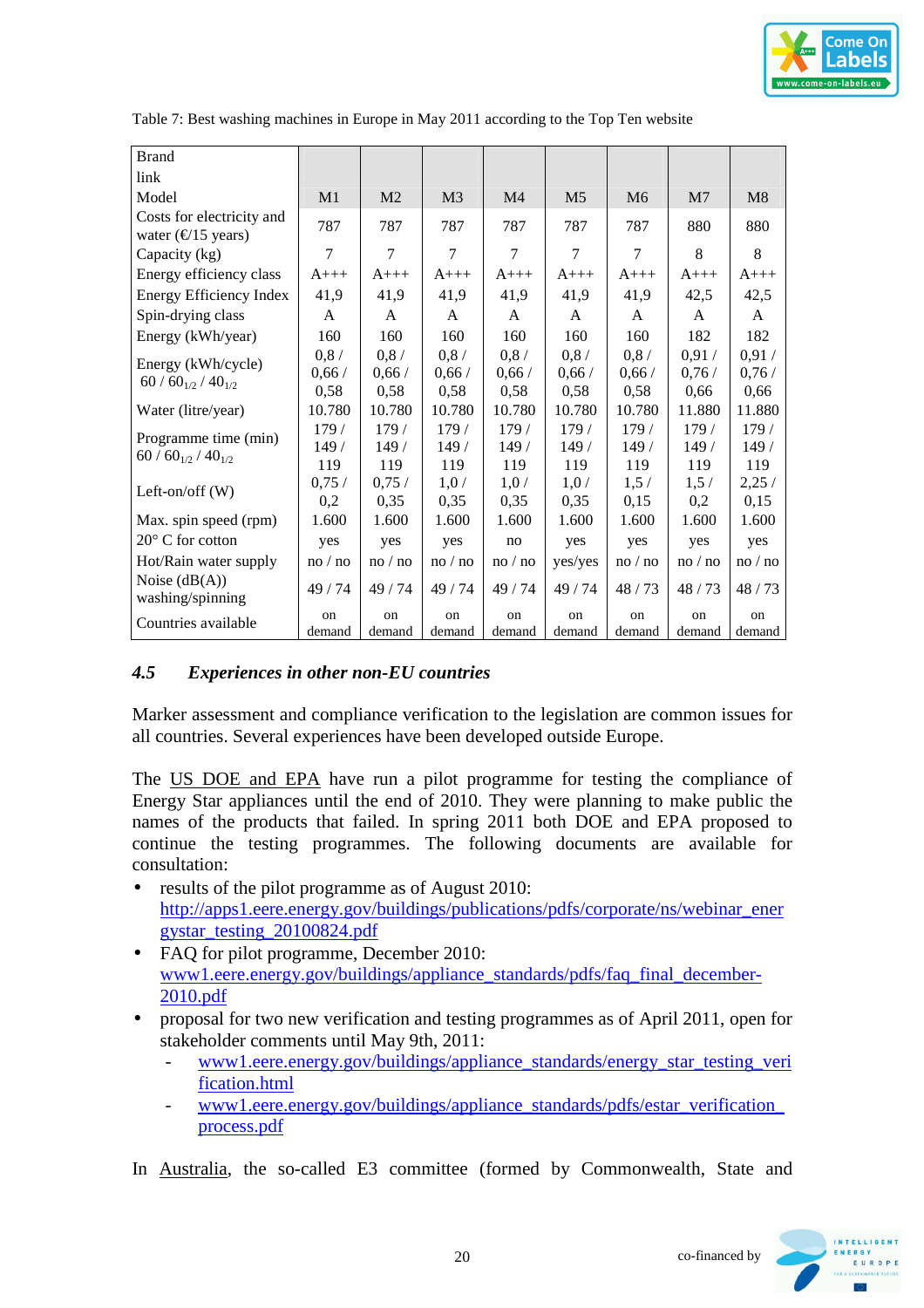

Territory representatives) is running a "check-testing" programme since 1991 to ensure compliance with minimum efficiency requirements and labelling legislation. About 100 products are tested every year for different products according to a 2-Stage procedure. The process of validating a manufacturer's claim commences with a "*screentest*" of a single sample of the product. Should that product fail any of the validity criteria during this test it is deemed to have failed the *screentest* and the matter is then referred to the relevant regulator for further action. Following screentesting, suppliers of the products that failed are offered the opportunity to undertake testing of further samples, a process known as "Stage 2 *checktesting*" or can elect to accept the initial test results. The overall procedure, including the applied tolerances is described in the "Administrative guidelines" (downloadable at: www.energyrating.gov.au/admin-guidelines.html) that sets out the procedures and protocols that are normally applied in the administration of the compliance verification programme.

The financing scheme is of interest: the Stage 1 test is financed by the regulatory authority; if the product fails, the supplier finances the following Stage 2, and if it fails Stage 2 also, the supplier finances the whole procedure. The E3 committee also reimburses the costs of tests done commissioned by competitors in accredited laboratories if the product fails. For additional information: www.energyrating.gov.au/checktest.html

The UNDP is developing a programme for testing the compliance of appliances with EU ecodesign and labelling regulations for Turkey, including a proposal for the expected amount of products to be tested and for organisational and financial arrangements, taking into account the existing test capacities. Main actors will be the Ministry of Industry and Trade and the Turkish Standards Institute, supported by some testing laboratories.

For additional information: http://unjobs.org/vacancies/1304141657448

In the Philippines, DOE is running the Fuels and Appliance Testing Laboratory (FATL) for product energy efficiency testing. For additional information: http://www.unescap.org/esd/publications/energy/compend/ceccpart3chapter3.htm

## **5. CONCLUSIONS**

Unfortunately in the last decade market surveillance activities have been developed only in some Member States and in most cases in a discontinue way. Starting 2009, the European Commission has supported some pan-EU actions through the financing of specific projects within the Intelligent Energy Europe Programme. The specific ADCO (Administrative Cooperation) Group on Ecodesign has been also set as foreseen by Regulation 765/2008/EC.

The importance and need of a strong verification action is evident from all the presented good practices: in a uncontrolled market the economic and competition pressure leads to (relatively) poorly performing products in order to maintain the market share by the manufacturers/importers.

However, to ensure a level playing field for all actors and no distortion of the market the verification actions shall follow a clear, transparent and precise procedure, that should be established either in the legislation itself (like in the EU) or in accompanying

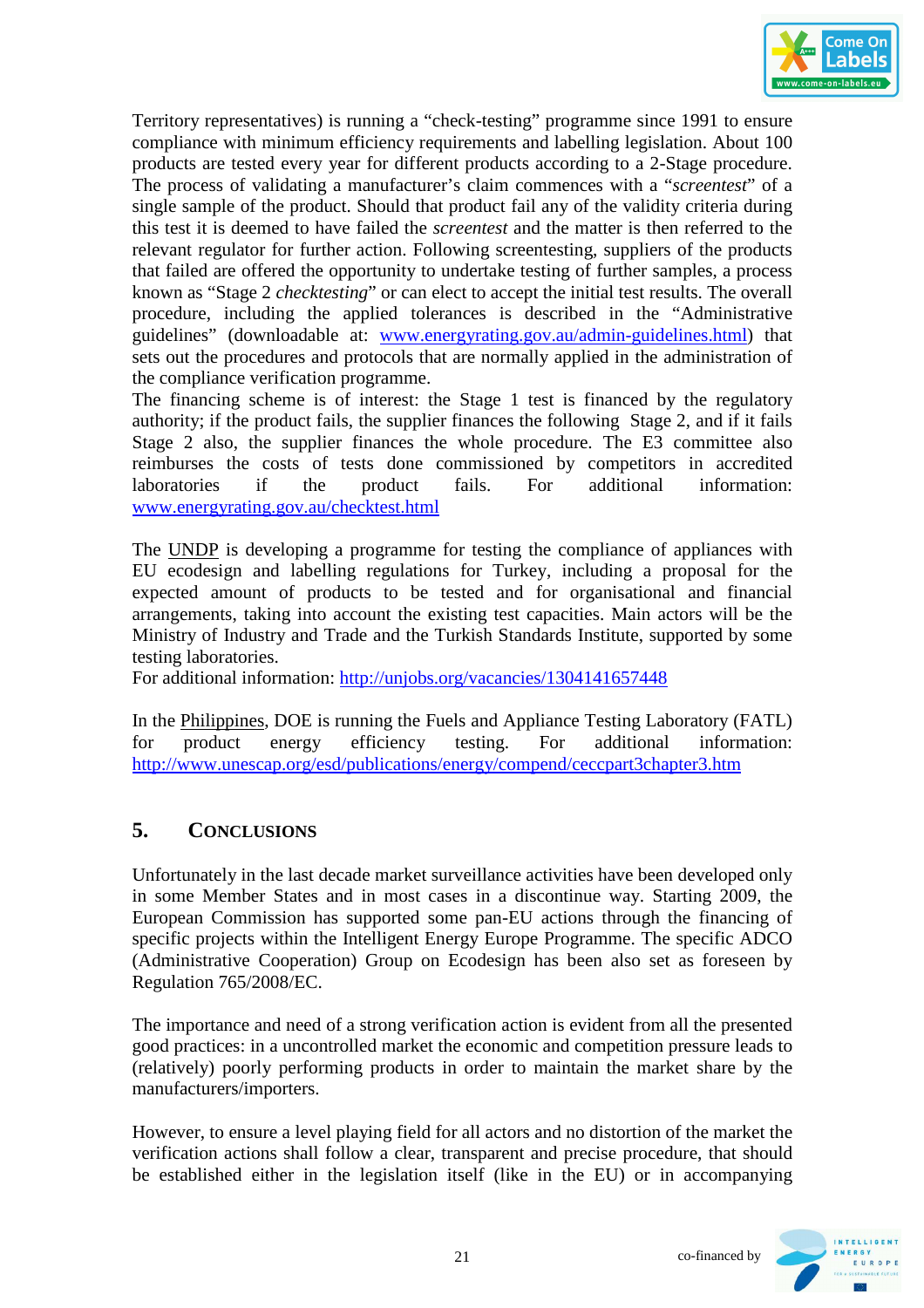

procedures (such as the so called Australian "administrative guidelines") and should be available to all stakeholders. In this respect it is worth noting that in some of the described good practices, a part from the Danish example and the ATLETE project, the followed verification procedure has encompassed only the first Step, due to claimed lack of time and resources. In addition, at least in some cases the compliance verification has been limited to part of the parameters, although to those considered the most important from the energy efficiency point of view. Moreover, a part from the IEE-funded projects, the non-compliant products have not been made publicly available. Among the actions promoted by national Market Surveillance Authorities only in Australia the tested models and their supplier are publicly disclosed.

The recent results of the ATLETE project have proven that the two Step verification procedure foreseen by the EU (labelling) legislation is not only valid, but also technically feasible and economically affordable and that non-compliance can lay in less evident parameters: in the case of refrigerator and freezers in the "temperature rise time" and "freezing capacity" that have been very rarely checked.

In conclusion, a set of recommendations can be drawn for the definition and implementation of an effective verification procedure for the EU legislation on household appliances:

- set a clear, transparent and precise procedure, to be largely publicised t all market actors and thoroughly followed by the national Market Surveillance Authority. This should include (the list is not exhaustive):
	- ‒ the use of an appropriate measurement method and test conditions
	- ‒ the feasibility to run the 2 Steps of the verification procedure as set by the relevant EU labelling/ecodesign measures
	- ‒ the verification of all parameters requested by the legislation provisions: all parameters have the same importance when products compliance is considered
	- $\overline{a}$  in case of failure of Step 1, the supplier should be given the possibility either to accept the results and go for an immediate remedy action or to ask for the development of the second Step
	- ‒ in case of failure of Step 1, the possibility of a defective or damaged sample;
- foresee and support the discussion with the supplier about the possible reasons for non-compliance: the understanding of the non-compliance causes is as important as the identification of non-compliant products. It may lead to the modification of ambiguous test conditions, or to the detection of a problem in a production line or in a product component, or to the test laboratory instrumentation;
- define staged and timely corrective actions to be applied by the national Market Surveillance Authority: such actions should always follow the identification of a non-compliant product and should possibly include an initial approach to the product supplier for the correction of the product declaration(s), followed by  $-$  if and when considered necessary - the application of penalties or sanctions (effective, proportionate and dissuasive) down to the obligation to remove the non-compliant product(s) from the market;
- set a "working plan" for the market verification, to be announced to all market actors, to publicise the concept that no products will be forgotten and that market verification is a routine action and not an exception.